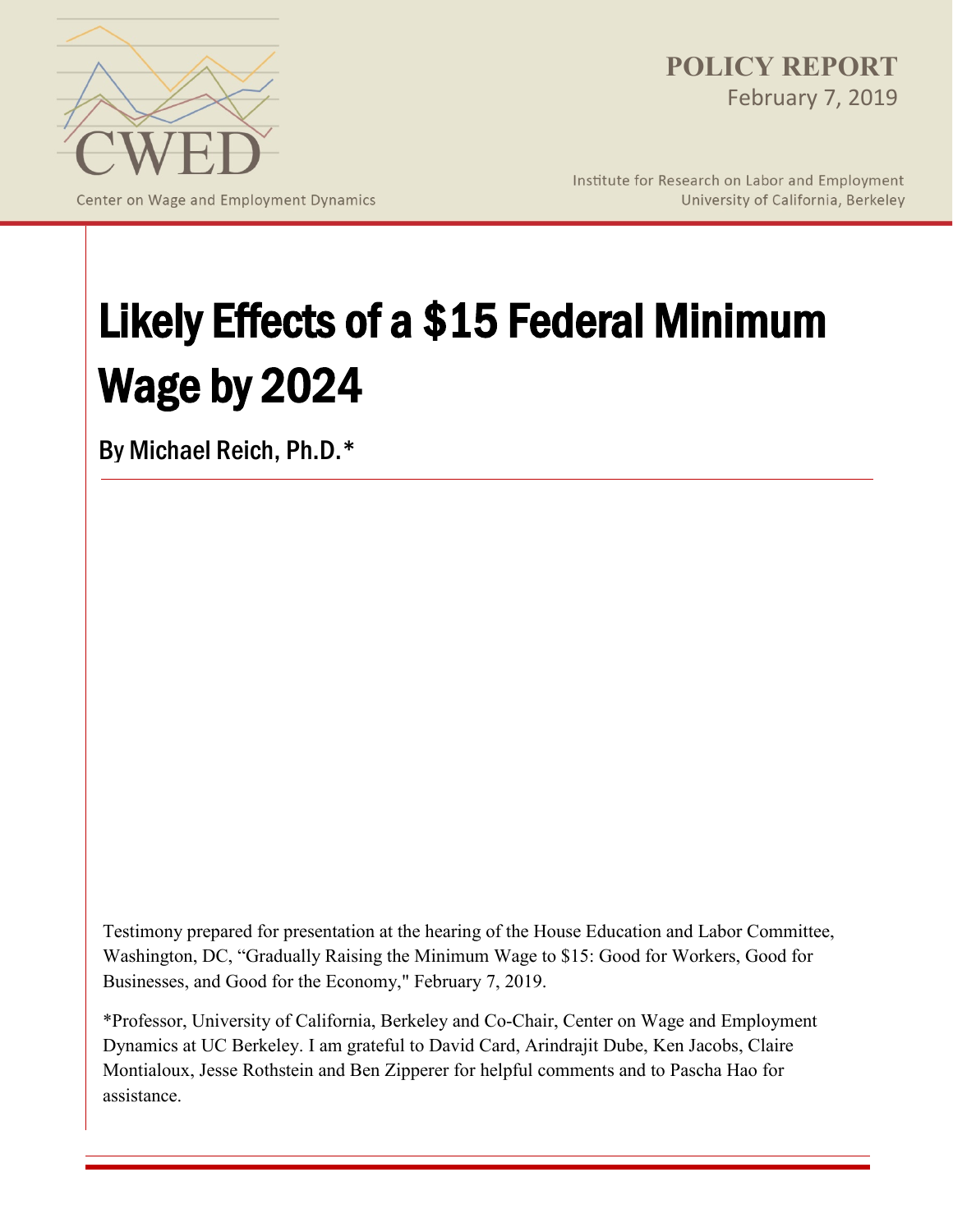#### **Contents**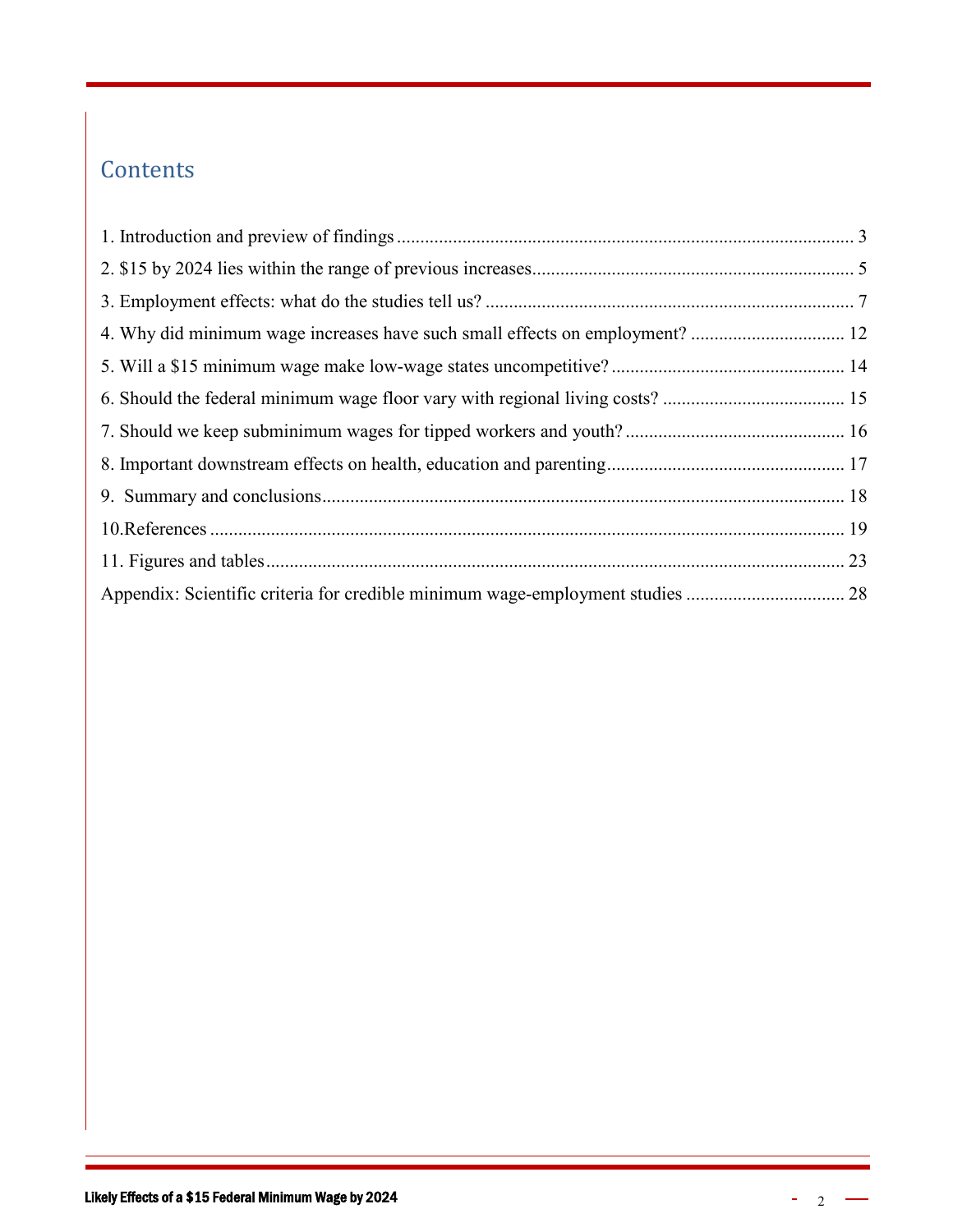#### <span id="page-2-0"></span>1. INTRODUCTION AND PREVIEW OF FINDINGS

Thank you, Committee Chair Scott, Ranking Member Foxx and other Members of the Committee, for the opportunity to testify today about HR582, The Raise the Wage Act of 2019. I have conducted research on low-wage labor markets since I was a Harvard Ph.D. in the late 1960s. During the past decade I have published numerous studies of living and minimum wages.

HR 582 proposes to increase the federal minimum wage in six steps, from its current \$7.25 level to \$15 by 2024. It would gradually eliminate, by 2027, the subminimum wage for tipped workers, which has stood at \$2.13 since 1991, and it would eliminate as well as the subminimum wages for youth and for workers with disabilities. The Act also calls for the federal minimum wage to be indexed annually after 2024 by the percentage increase of each year's BLS-calculated median hourly wage.

My testimony today primarily concerns the likely effects of HR582 on the number of jobs, especially in low-wage states. I also briefly touch on whether the federal floor should vary with regional living costs and subminimum wages for tipped workers and youth. Finally, I review the important downstream positive effects of minimum wages on children and on adult physical and mental health, and how these benefits would in turn increase employment and economic growth.

My testimony does not consider the likely effects of minimum wages that would be well above the \$15 level set out in HR 582. These may differ, of course.

Other witnesses have discussed the percent of workers who will get increases and the effects of these increases on higher living standards for workers and their families. I will note only that these increases will be larger among women and various racial-ethnic groups. I also note that a \$15 per hour minimum wage would reduce poverty rates significantly (Dube 2018), especially in low-wage, highpoverty states. Nonetheless, our poverty measures do not adequately account for the growing costs of childcare. A \$15 wage does not suffice to permit households with young children to afford organized child care for children under six—in any county in the U.S.

Much minimum wage discussion, including my own today, focuses on the effects on the number of *jobs.* I will argue that a \$15 minimum wage will have at worst a minimal negative effect on the number of jobs. However, it is important to clarify at the outset that more pessimistic scenarios, such as a loss of say, X jobs or Y hours of work per job, do *not* imply that X or Y *workers* will never again hold jobs. Failure to make this distinction has led to considerable confusion.

Low-wage labor markets are characterized by high rates of worker turnover, with relatively short unemployment spells between jobs. A hypothetical reduction in the number of jobs will most likely slightly increase the duration of unemployment spells between jobs. As a result, some workers will end up working fewer hours per year. But even pessimistic minimum wage studies all suggest that the positive effects on hourly pay greatly exceed any earnings losses that would occur because of a reduced number of jobs or reduced number of hours per job. Putting these points together, pessimistic scenarios may imply fewer hours of week per year for some workers, but higher *annual* earnings among these workers.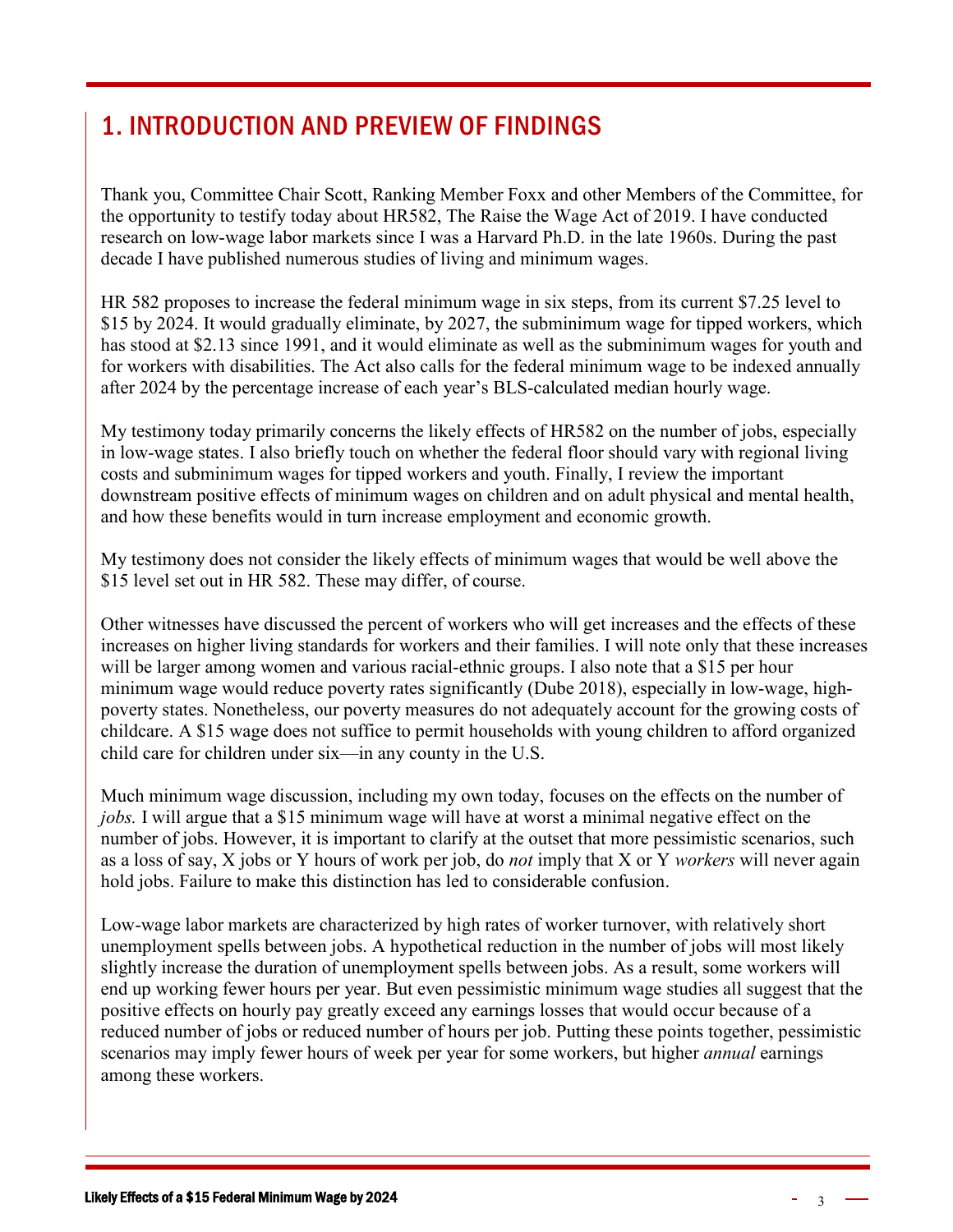*Preview of my remarks* In contrast to much commentary, I will argue today that a phased minimum wage to \$15 by 2024 does lie within the range of our previous experience. Economists have conducted literally hundreds of studies based on over 160 minimum wage changes in the past thirty-five years. The best of these studies do provide a credible guide to the likely employment effects of a \$15 floor. They indicate that the Act will have minimal to no adverse effects on employment and that they will have substantial positive dynamic effects on the lowest-wage areas of the  $U.S.<sup>1</sup>$  $U.S.<sup>1</sup>$  $U.S.<sup>1</sup>$ 

Why would minimum wage increases up to \$15 have minimal negative effects? The answer requires examining empirically which industries will experience the greatest cost increases, how much they will raise their prices to absorb the increase, and the responses of consumers to those price increases. The answer also involves the extent to which workers receiving pay increases will want to increase their working hours and increase their spending on consumer goods. Automation is much less of a factor, because so much automation is happening anyway, as the costs of technology have fallen so much in recent decades.

Minimum wage effects are concentrated in a small number of industries, most notably restaurants and retail, but also farming, janitorial services, security guards, home health care and residential and nursing care homes for the elderly and childcare. Minimum wage costs are mainly absorbed through slightly higher prices in these industries, by increased spending by low-income households and-- for eldercare and child care-- by increased public funding, most of it federal.

A \$15 minimum wages will increase costs for the lowest-paying manufacturing industries, such as apparel and wood furniture. Since the latitude to increase prices is more limited in these industries, some jobs may move elsewhere. The amount of relocation will be limited by the transportation costs of moving durable finished goods from more distant locations. My analysis of recent manufacturing job trends indicates that these effects will be modest, even in such a low-wage state as Mississippi, in large part because the number of remaining low-wage manufacturing jobs in these states is quite small.

On the plus side, a \$15 minimum wage will generate a substantial economic stimulus because of the increased purchasing power for consumption. These effects, which will be greatest in the lowest-wage states, will offset employment loss among low-wage manufacturing industries. The lowest-wage states will also experience lower outmigration and hence become more attractive locations for investment. Workers in these states will also be healthier, more able to enter the workforce and to be more productive workers.

The greater positive effects for the lowest-wage states suggest the advantages of retaining a single national floor. Regional minimum wage differentials would have the disadvantage of locking in current inequality between higher and lower-wage areas. Subminimum wages do not accomplish their goals of increasing employment.

Minimum wage increases have substantial beneficial downstream effects on children and adults. They reduce child neglect and poverty and improve child educational outcomes. They also reduce adult smoking rates, absenteeism from work for health reasons and obesity. For example, a ten percent

<span id="page-3-0"></span><sup>&</sup>lt;sup>1</sup> For recent reviews of this literature, see Arindrajit Dube's 2013 testimony to this Committee and the recent volume by Belman and Wolfson (2014).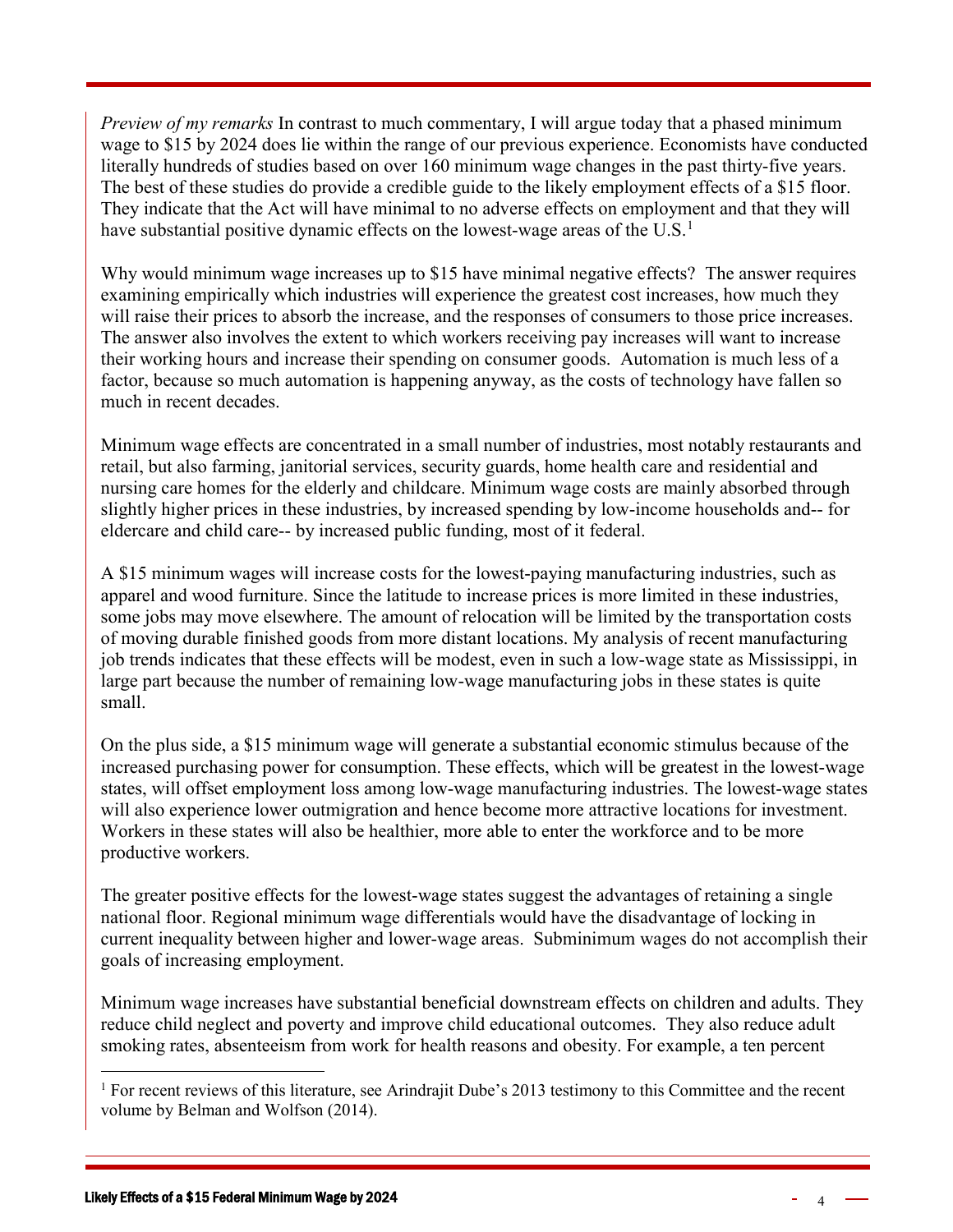increase in the minimum wage would lead to 770 fewer suicides per year. These important downstream effects suggest that minimum wage policy should be evaluated, as are most other programs, on criteria that are broader than their effects on employment and government budgets. Moreover, a healthier population is also a more economically active and productive population. Health benefits can therefore translate over time in further positive effects of minimum wages.

#### <span id="page-4-0"></span>2. \$15 BY 2024 LIES WITHIN THE RANGE OF PREVIOUS INCREASES

A \$15 per hour federal minimum wage in 2024 is the equivalent of about \$13.33 in 2019 dollars. HR 582 would thus raise the federal minimum wage beyond its previous peak, reached in the late 1960s, of about \$11.50, when expressed in 2019 dollars (Figure 1).

The early adopters of a \$15 minimum wage policy—Seattle in 2014 and Los Angeles in 2015—were told they were engaging in a bold experiment, that they were moving into uncharted territory. Some observers made the same characterization of HR 582's 2016 predecessor. In 2019, however, we have the early results from many recent minimum wage experiments. The examples now include states that have reached \$12 per hour and cities that have already reached \$15 per hour. The examples also include percentage increases that are comparable to or exceed those in HR 582.

A \$15 standard by 2024 would not place us in uncharted territory. The actual increases in *real* wages that would result from this bill are much smaller and lie within our historical experience. We do therefore have a road map, laid out by the findings of the best minimum wage research by economists, of the likely effects of \$15 on employment levels. Moreover, improvements in our research methods and data provide a more reliable road map than economists could provide in 2016.

*The size of the increases* \$15 in 2024 from now does not equal \$15 in today's dollars. The Congressional Budget Office's January 2019 ten-year forecast estimates that the Consumer Price Index will increase at about [2](#page-4-1).5 percent per year over the period from 2019 to 2024.<sup>2</sup> \$15 in 2024 is thus equivalent to about \$13.33 in 2019 dollars. In real terms, the bill would thus increase the federal minimum wage by \$6.08 over its current level of \$7.25. This inflation-adjusted increase in levels amounts to an 83.9 percent real increase over six years, which translates into annual increases of about 13.9 percent per year, compounded over the six years.

These are substantial, but not unprecedented, increases. In 1950 the federal minimum wage increased by 87.5 percent in a single year, from the equivalent of about \$4.10 in 2019 dollars to just above \$7.50. The 1966 amendments to the Fair Labor Standards Act raised wages by 35 percent (over the extant average wage) in the newly-covered industries (Derenencourt and Montialoux 2018). The minimum wage in San Jose, CA increased 25 percent in 2013 and stands at \$15 today. Most important, the federal increases that were last enacted in 2007 raised the minimum wage by 41 percent over three years; the average annual increase was just under 14 percent, similar to the 13.9 percent increase we are discussing today.

<span id="page-4-1"></span> <sup>2</sup> <https://www.cbo.gov/about/products/budget-economic-data#4>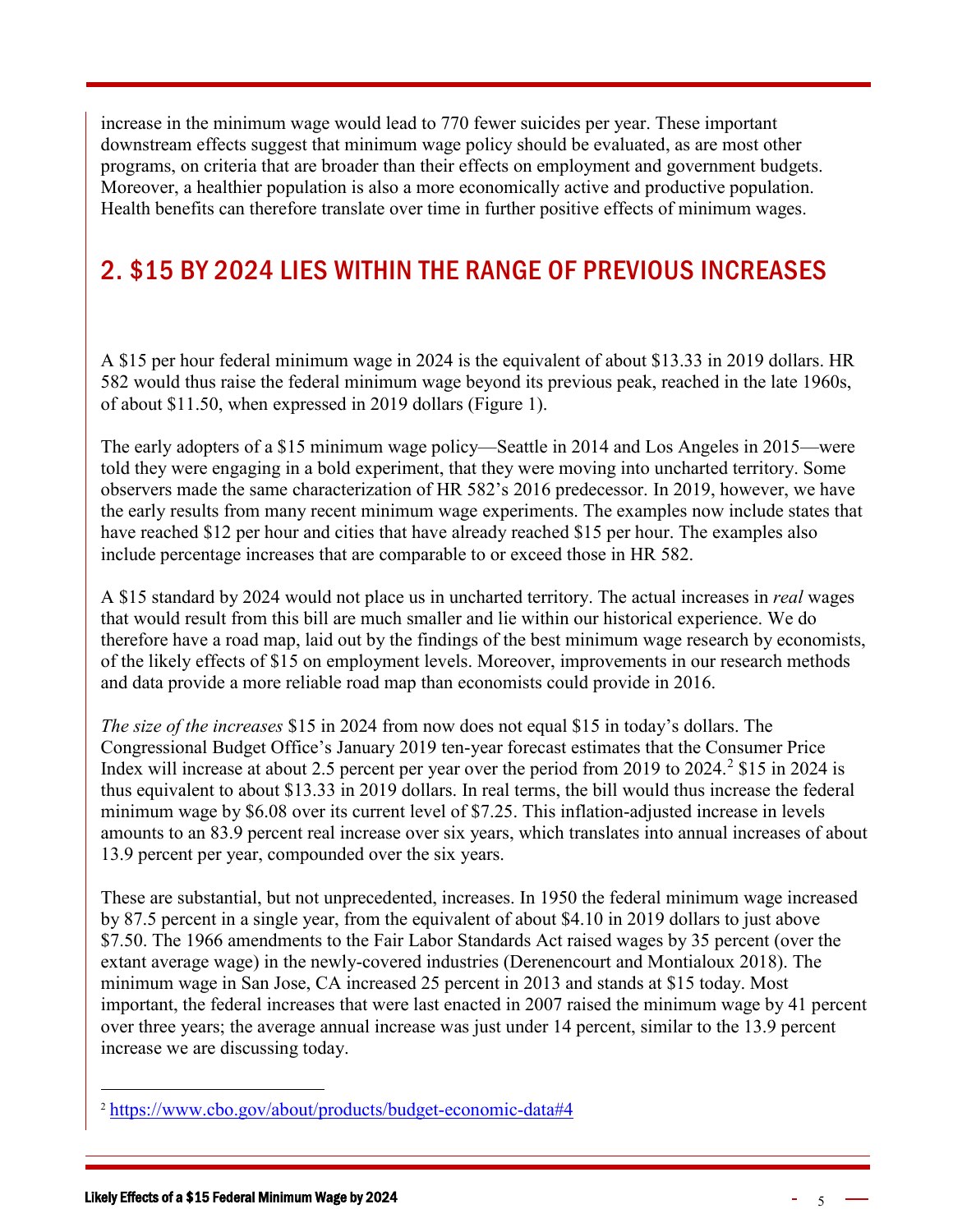Moreover, HR 582 will have a smaller effect in the states that have already raised their minimum wages. Figure 2 provides a map of 2019 minimum wages in all fifty states. The Act will not generate any pay increases in California, the District of Columbia, Massachusetts, New Jersey and New York (downstate), all of which have already enacted laws to increase their minimum wages to \$15. Small increases would occur in the fifteen states that are already scheduled to increase their minimum wages to between \$10 and \$15. Somewhat larger increases will occur in the states that are currently scheduled to have minimum wage increases above \$7.25 but below \$10 by 2024.<sup>[3](#page-5-0)</sup>

*The increases in low-wage states* The greatest increases will occur among the slightly under 40 percent of the U.S. population who resided in 2018 in the twenty-one states with a \$7.25 floor (Congressional Research Service 2019). However, even in these states the mandated increases will not be as large as the actual increases. The \$7.25 floor is not as binding in these states as it was in 2009. Actual entry-level wages for unskilled jobs in these states have been increasing in recent years; they are now about \$9 or more, depending on the state.

Consider the case of Mississippi, which has one of the lowest wage levels of any state. Table 1 shows the most recent Bureau of Labor Statistics hourly wage data for the nine largest (measured by employment) lowest-wage occupations in Mississippi. Median hourly pay in these occupations in the three years up to May 2017 averaged \$9.19. Entry-level  $(25<sup>th</sup>$  percentile) pay in the same occupations averaged \$8.34. Since nominal wages have been rising at about 2.5 percent per year, 2019 entry-level wages in these occupations are already about around \$9.

If \$9 is the current entry-level wage in Mississippi, an increase to \$13.33 (which is \$15 in 2019 dollars) amounts to a 48.1 percent increase over five years, or about 9.6 percent per year. By comparison, most state minimum wage increases in the past thirty-five years have ranged between 6 and 10 percent.

*Some wage increases would occur even without the policy* Equally important, we need to recognize that nominal wage increases would continue even if the minimum wage itself is not increased, especially as the growth of nominal wages has begun to exceed inflation. *The Economist* recently forecast that nominal wages will grow by 3 percent in 2019; the Economic Policy Institute finds that nominal wages grew by 2.85 percent in 2018 and above 3 percent in the past quarter.<sup>[4](#page-5-1)</sup> Moreover, recent wage increases in the bottom quartile of the wage distribution have exceeded wage growth at higher percentiles.

Absent the policy, and assuming that current 3 percent growth trends continue, entry-level wages could therefore grow by 15 percent over current levels by 2024, in Mississippi to \$10.35 in 2024 dollars.<sup>[5](#page-5-2)</sup> We should compare this projected entry-level wage of \$10.35 in 2024 to the \$15 policy level. Doing so, we obtain a policy-related increase of 44.9 percent, or 9 percent per year.

<span id="page-5-1"></span><span id="page-5-0"></span><sup>&</sup>lt;sup>3</sup> Additional states are likely to enact higher minimum wages by 2024. I do not take these into account here. <sup>4</sup> https://www.epi.org/blog/the-fed-shouldnt-give-up-on-restoring-labors-share-of-income-and-measure-itcorrectly/

http://country.eiu.com/article.aspx?articleid=1347272918&Country=United%20States&topic=Econo my

<span id="page-5-2"></span><sup>5</sup> Table 2 shows how industry-level weekly wages have changed in Mississippi between 2014 and 2017.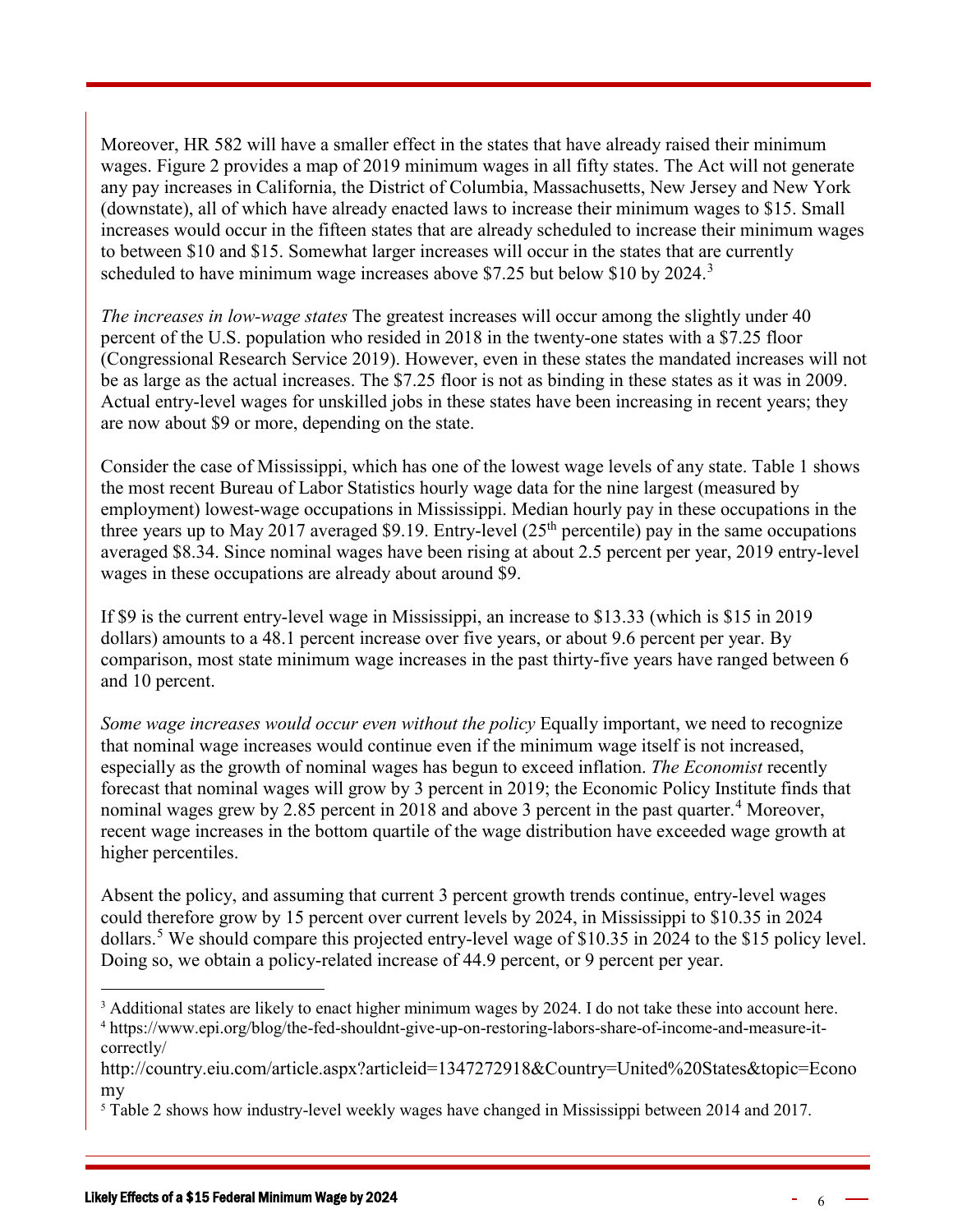The above calculation is for the lowest-wage state. Entry-level wages are higher in many of the other states that are still at \$7.25. In Georgia and Pennsylvania, for example entry-level wages are \$1 to \$2 higher than in Mississippi. The average increase from current entry-level wages among all the \$7.25 states would therefore be somewhat lower.<sup>[6](#page-6-1)</sup>

Let me summarize. The likely real wage increases attributable to HR 582 lie within the range of current local and state levels and previous state and federal increases. We therefore can draw from those experiences to examine the effects on employment.

#### <span id="page-6-0"></span>3. EMPLOYMENT EFFECTS: WHAT DO THE STUDIES TELL US?

With over 160 federal, state and local minimum wage increases in the U.S. in the past thirty-five years, economists have a considerable number of events to study the impact of this policy. This section first provides a brief review of how economists conceptualize the mechanisms through which minimum wages may affect employment. I then review the recent empirical literature on the subject on teens, on restaurant workers, and most importantly, on all minimum wage workers.

*Economic theory is ambiguous* Modern economic theory recognizes that employers and worker adjust to economy-wide minimum wage increases in ways that can both reduce and increase the demand for less-skilled workers. The potential negative employment effects come from automation, reductions in operating hours, reductions in sales if companies raise prices, reductions in benefits (such as health insurance), substitution of skilled workers for unskilled workers and relocation of economic activity to other areas. The potential positive effects include increases in the labor supplied by workers, savings for employers in labor recruitment and retention costs because of reduced employee turnover, productivity gains that make hiring workers more desirable, and increased demand for goods and

<span id="page-6-1"></span> <sup>6</sup> Economists often use other metrics besides the percentage increase in the minimum wage to contextualize the effects of a given minimum wage level on business costs. These measures include the proportion of workers who would receive a pay increase and the ratio of the minimum wage to the full-time median wage. However, these metrics are just mechanical rules-of thumb, historical indicators. They do not directly inform how the economy today would adjust to minimum wage increases. First, a greater proportion of our economy today consists of goods and services that have to be produced in the same area that they are consumed—economists call these nontradeables. The room for minimum wage adjustments in nontradeables depends upon how much prices would increases and how consumers respond to higher prices. As a result of growing inequality, a larger number of more affluent consumers are more able and willing to pay higher prices for nontradeables than was the case in the past. Second, many of the low-wage tradeable industries have already left the U.S. for lower-cost areas. As I argue below, the remaining low-wage producers of tradeables constitute a small proportion of jobs, even in low-wage states. The pressure on their average costs, and therefore on their likelihood of departure, depends on the current level and distribution of wages in their industry, not on the number of their employees or on local median wage levels.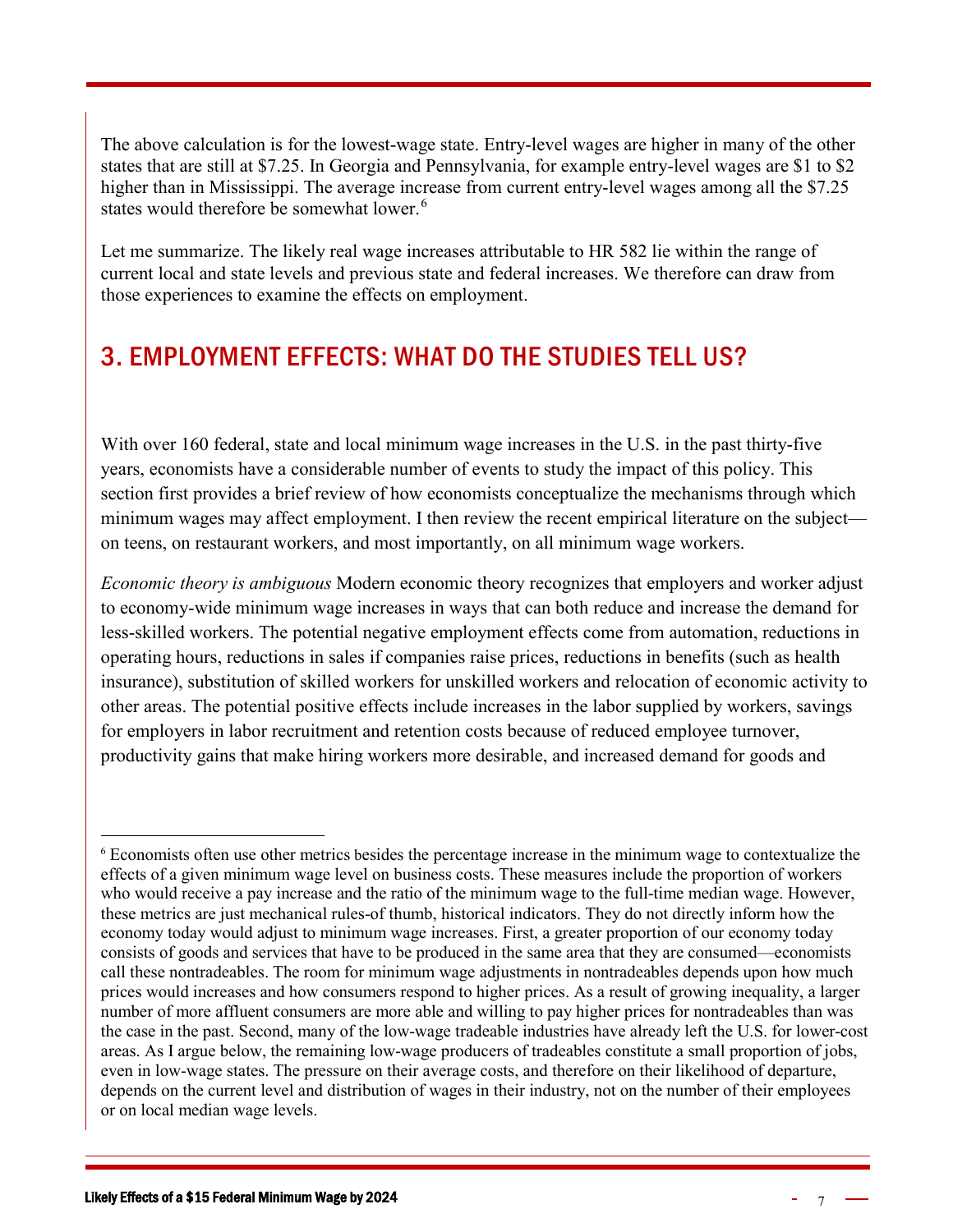services from low-wage workers, who have higher income increases and higher propensities to consume than do more affluent individuals. (See Reich et al. 2017 for a more detailed discussion.)

Some, but not all, of these individual mechanisms have been examined in empirical studies. For example, Aaronson and Phelan (2015) study the effects on the use of technology; they find that minimum wages accelerated a decline in highy routinizable low-paid jobs (such as cashiers) and a similar increase in the number of less routinizable low-paid jobs (such food prep workers). Allegretto and Reich (2018) find a small increase in restaurant prices after a 25 percent minimum wage increase in San Jose. Cooper et al. (2017) find that state-level minimum wage increases have modest positive effects on restaurant prices and sales, as well as on local consumer spending growth. Cengiz (2018) finds that minimum wage increases do not lead to reductions in health insurance benefits. These studies illuminate the magnitudes of individual adjustment mechanisms, but they do not themselves provide estimates of how the mechanisms interact to generate overall effects. I return to this point below.

As this brief discussion highlights, minimum wages can have positive or negative net effects on employment. Economic theorizing is insufficient by itself to identify the likely net employment effects. For this very reason, economists have spent considerable effort on empirical studies on this question. We turn next to these studies.

*Empirical research on teens and restaurant workers* The effect of minimum wages on employment constitutes one of the most studied questions in all of empirical economics. Great strides have been made, partly through improved statistical methods and partly from greater access to administrative microdata. As a result, the effects of minimum wages are clearer than they were in previous decades.<sup>[7](#page-7-0)</sup>

Earlier empirical studies focused on two groups of workers with very low wage levels: teens and restaurant workers. This strategy made sense-- employment effects are likely to be smaller to nonexistent for groups that experience smaller or no increases in their pay as a result of minimum wage increases. The early teen studies often found that a 10 percent increase in the minimum wage reduced teen employment by one to three percent (Neumark and Wascher 2008).

However, teen employment has been falling for at least three decades, and unevenly so in different states. The challenge for minimum wage studies involves isolating the effects of the policy from the confounding effects of declines in teen employment that are attributable to other causes. For example, states that raised their minimum wages were more likely to emphasize educational policies that result in teens continuing their schooling longer, which reduced the number of available teen workers. Careful studies that credibly take such confounding forces into account find that a ten percent

<span id="page-7-0"></span> $<sup>7</sup>$  Nonetheless, the literature is not unanimous. Consider, for example, the exchange between</sup> Neumark, Salas and Wascher 2014 and Allegretto, Dube, Reich and Zipperer 2017.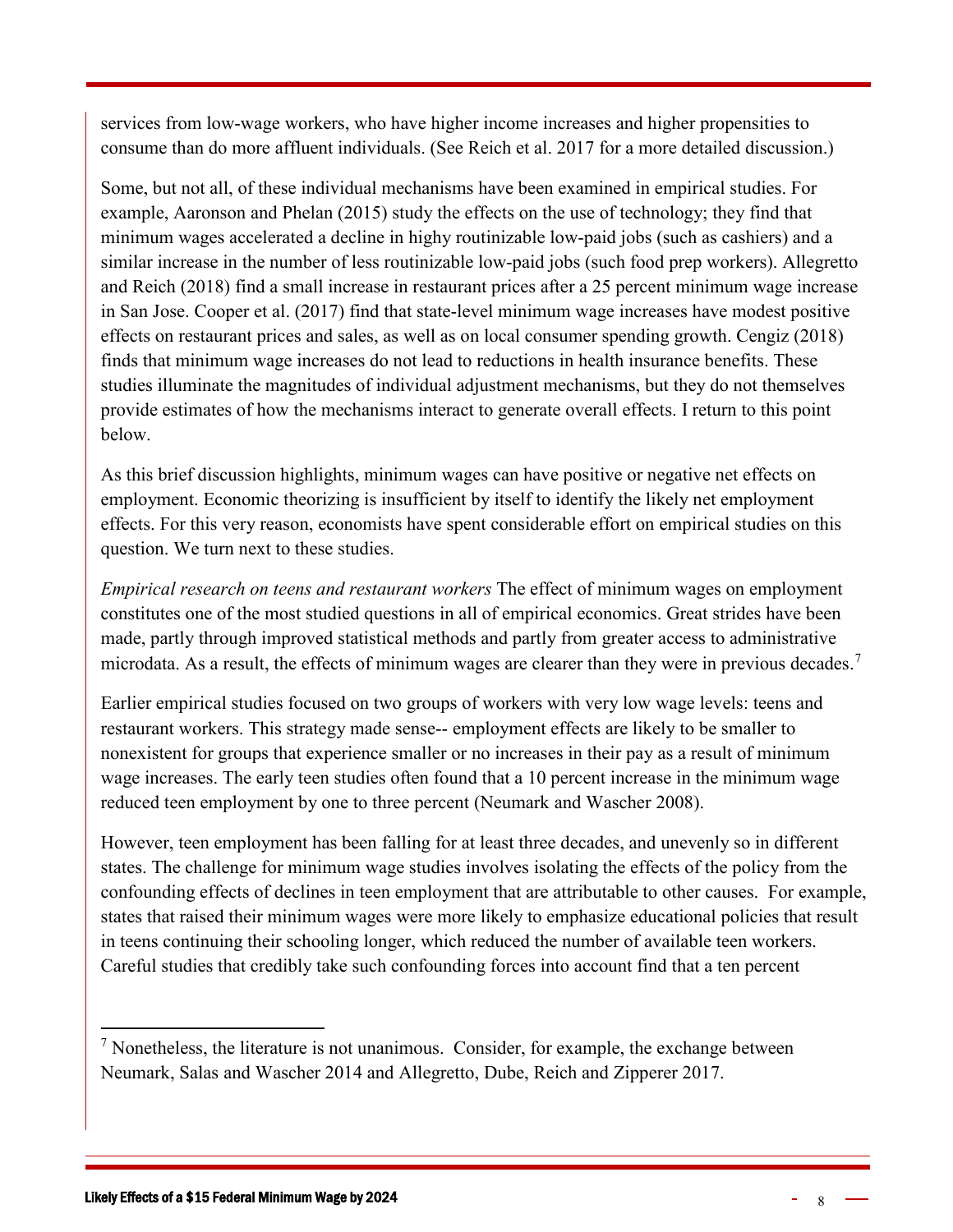minimum wage increase reduces teen employment by a much smaller amount, between 0.5 percent and zero (Allegretto, Dube and Reich 2011; Allegretto, Dube, Reich and Zipperer 2017).

Economists have also attempted to estimate the effects of minimum wages on low-paid adult workers. One such group of studies looks at restaurant workers, many of whom are also exposed to minimum wage increases. Remarkably, given previous controversies among minimum wage scholars, studies of restaurant workers have arrived at a consensus: A ten percent increase in the minimum wage affects restaurant employment somewhere between - 0.5 percent and zero (Dube, Lester and Reich 2010; Allegretto et al. 2017; Cengiz, Dube, Lindner and Zipperer 2019).

Although recent studies have not been unanimous (a rare event in economics), the most credible teen and restaurant worker studies have visibly shifted the views of the economics profession. In 2013, a panel of 41 prominent economists organized by the University of Chicago's Booth School of Business was asked about the desirability of raising the minimum wage to \$9 an hour, as proposed by President Obama.[8](#page-8-0) Only one-third of the panel agreed that the minimum wage hike "would make it noticeably harder for low-skilled workers to find employment." The panel supported the Obama proposal by a 3 to 1 margin. In 2015, the panel was asked the same question, but for a \$15 an hour federal minimum wage. Only 26 percent of the panel agreed with the proposition about job loss.

*Empirical studies of all low-wage jobs and workers* The teen and restaurant worker studies together account for about 90 percent of all minimum wage studies. However, these studies leave an incomplete picture, as these two groups of workers together account for only about half of all the workers exposed to minimum wages. In the past few years, two advances have allowed empirical economists to overcome this limitation.

The first advance is methodological—the development of a "bunching" estimator that allows examination of the net change in the number of *all* jobs that are just below and just above the minimum wage (Cengiz, Dube, Lindner and Zipperer 2019). Using this method, Cengiz et al. find that federal and state minimum wage changes over the period 1992 to 2016 did not reduce employment, either overall or among specific groups of less-educated workers.

Cengiz et al. are also able to assess methodological issues in two oft-cited studies of all workers that do obtain negative employment effects: Clemens and Wither 2014, and Meer and West 2016. These issues include whether the highest minimum wage policies have more negative employment effects than more modest increases, whether previous studies adequately control for changes in business cycle conditions, and whether previous studies spuriously find negative employment effects where they should not, such as among professional and other highly-paid workers. Cengiz et al. find that both the Clemens and Wither and the Meer and West studies do not pass these basic methodological checks.

Cengiz et al. do find negative employment effects among one group of low-wage jobs—those that are located in tradeable industries. As I mentioned above, tradeables are goods and services that can be

<span id="page-8-0"></span> <sup>8</sup> http://www.igmchicago.org/surveys/minimum-wage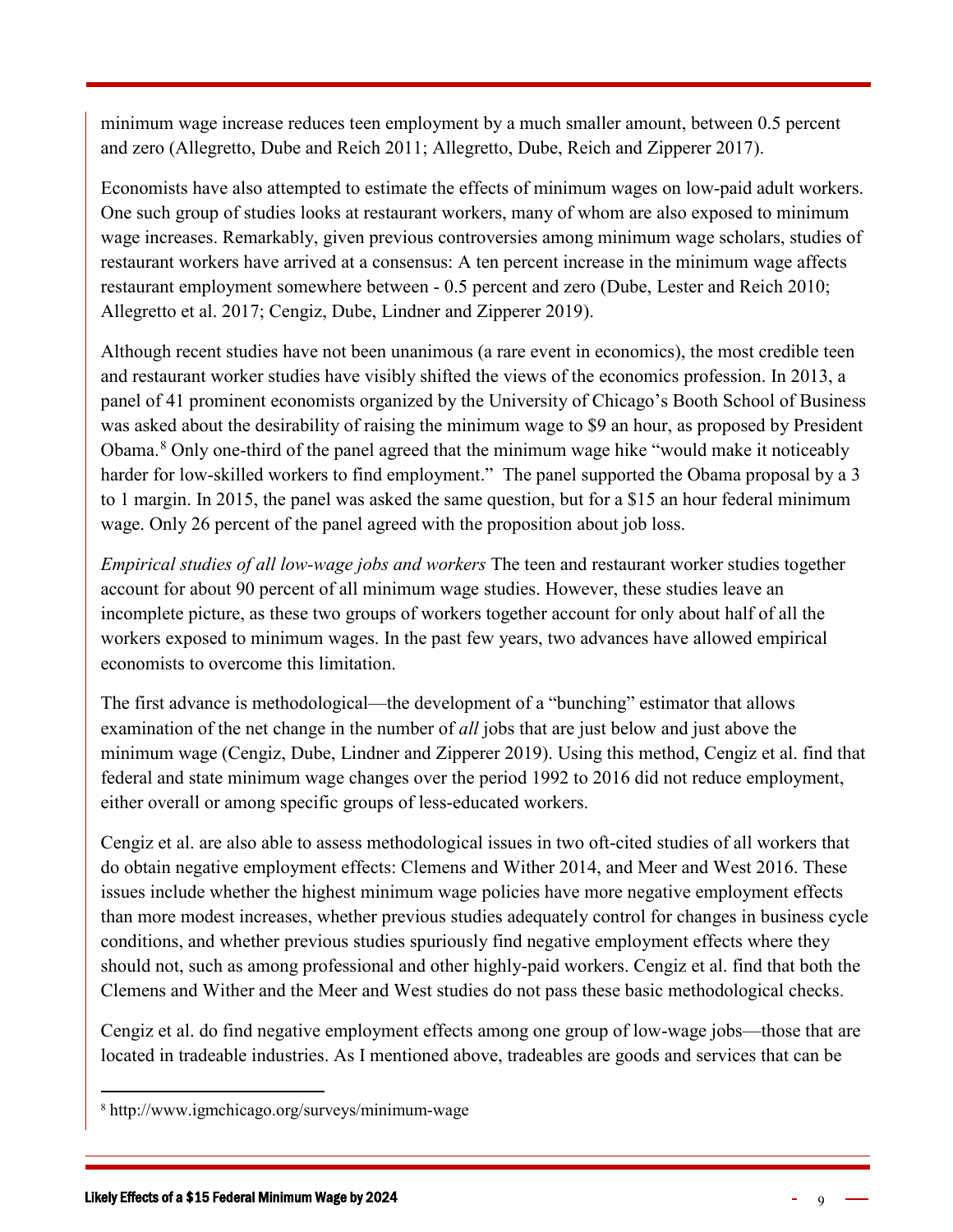produced in a different locations from where they are consumed. Tradeables account for 13.4 percent of the jobs in their sample. The employment effect is small—a ten percent increase in the minimum wage generates a 0.5 percent loss in such jobs—and it is balanced by an increase of the same magnitude in all other jobs.

The Cengiz et al. paper has already proven very influential. David Autor of MIT and Co-Director of Labor Studies at the National Bureau of Economic Research, has called this study the most important minimum wage paper since Card and Krueger's in the 1[9](#page-9-0)90s.<sup>9</sup>

The second and also very recent important advance in the minimum wage literature involves the new availability, at least for Census Bureau researchers, of data obtained from income tax filings that are then linked to Current Population Surveys. These data permit much greater statistical precision because the number of tax filings is so much larger than the sample size of the CPS. Studies by Census Bureau economists using this newly-available data do not find negative employment effects, even five and ten years after a minimum wage increase (Rinz and Voorheis 2018; Toddy and Zipperer 2018).

*Studies of citywide minimum wage studies* The highest minimum wage levels in the U.S. today are found at the city level. San Francisco was the first city to implement a citywide minimum wages—at \$8.50 in 2004 and currently at \$15. Dube, Naidu and Reich (2007) studied the San Francisco policy effects through a survey of affected and non-affected restaurants in San Francisco and the East Bay. They found no employment decreases. Dube, Naidu and Reich (2014) updated the San Francisco study, also with similar results.

A new wave of citywide minimum wage policies began to be enacted in 2014, with Los Angeles, San Francisco and Seattle leading the way among large cities, and Oakland, San Jose and many other cities following shortly thereafter. By the end of 2016, minimum wage levels in Oakland, San Francisco, Seattle and San Jose had reached \$13. These levels are higher in 2019 dollars than the minimum wage levels in HR 582.

Two studies of the Seattle minimum wage appeared in June of 2017. In a food services industry study, Reich, Allegretto and Godoey (2017) found that minimum wages raised pay and did not adversely affect employment. To isolate the causal effect of the policy, Reich et al. compared Seattle's experience to a "synthetic" control group drawn from urban metro areas across the U.S. In contrast, Jardim et al. (2017) found that reduced hours and employment left Seattle workers worse off after the minimum wage increased from \$12 to \$13. Jardim et al. also drew upon a synthetic control, but theirs was drawn exclusively from other urban areas in Washington State. However, Seattle experienced an economic boom—related to the expansion of Amazon—at the same time that the minimum wage was

<span id="page-9-0"></span><sup>&</sup>lt;sup>9</sup> Another important study --Cengiz (2018) -- uses Machine Learning methods to identify about 75 percent of all minimum wage workers. This innovative approach also finds no effect of minimum wages on employment.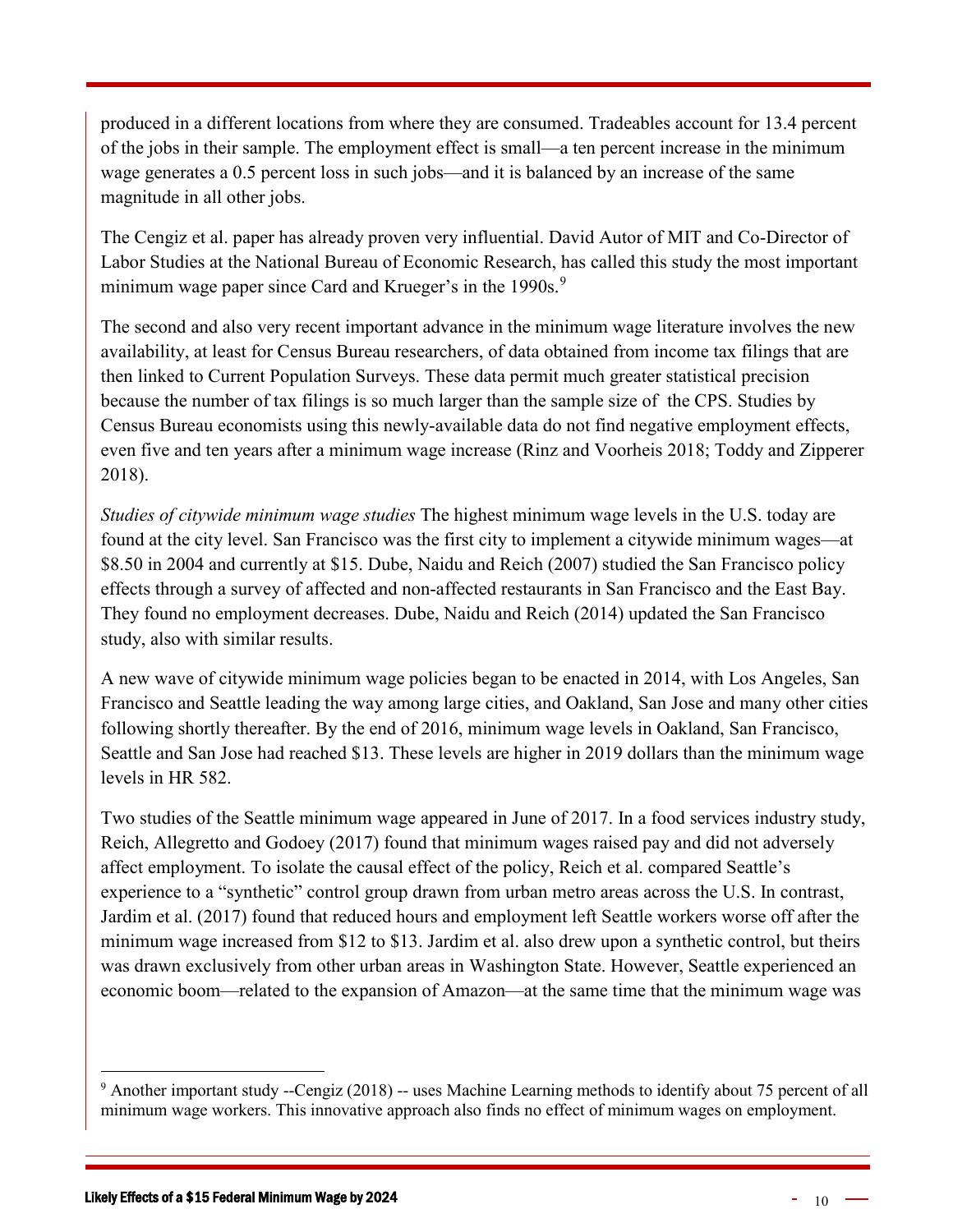implemented. Other areas of Washington did not experience a boom in those years, undermining the validity of using those areas as a control group.

Jardim et al. were thus criticized for not having an adequate control for business cycle conditions (Schmitt and Zipperer 2017). The boom-related wage growth in Seattle was well above wage growth in the rest of Washington. Thus Jardim et al.'s data contained fewer low-wage jobs, but because of the boom, not because of the minimum wage policy. Jardim et al. revised their study in 2018, with estimates that were about half the size of their previous numbers, but they did not expand their control group, continuing to leave open the credibility of their finding. A second study by Jardim et al. (2018), using longitudinal data and the same control groups, found positive effects overall, but again did not address the issue of how to control for the economic boom in Seattle that did not occur in the rest of the state. $10$ 

Finally, Allegretto et al. 2018 and Nadler et al. (2019) expanded their previous work to examine high minimum wages in the six large cities that were early adopters: Chicago, District of Columbia, Oakland, San Francisco, San Jose and Seattle. Using a variety of state-of-the-art statistical methods and checks, and again with control groups from around the entire U.S., they found that pay increased in food services, that employment did not change, and that there was no evidence that employers switched their hiring to more-educated workers. $^{11}$  $^{11}$  $^{11}$ 

*Summary* To summarize, our most credible evidence comes from studies that carefully check that their treatment and control groups exhibited similar trends prior to the minimum wage policy treatment, that their effects on pay line up with the size of the mandated increases, and that the methods do not find results where they should not—such as among the college-educated or in high-paying industries. The studies that meet these criteria do unanimously find no negative employment effects.<sup>[12](#page-10-2)</sup>

The Cengiz et al. paper constitutes our most definitive study of past minimum wage increases. As I discussed above, the increases they study are not so different from those that would occur with a federal \$15 minimum wage by 2024. Allegretto et al. (2018) and Nadler et al. (2019), study minimum wages that are already as high in real dollars or exceed \$15 in 2024. They also find that they do not cause adverse employment effects. The weight of the evidence in careful empirical minimum wage studies increasingly has tilted toward finding small to zero negative employment effects of citywide, state and federal minimum wages. This conclusion has been reinforced by the results in the newer studies that used improved methods and data. These newer studies supersede the older ones.

<span id="page-10-0"></span><sup>&</sup>lt;sup>10</sup> The Jardim et al. data also did not include most of the multi-location employers in the state, also limiting the validity of their study.

<span id="page-10-1"></span> $11$  Nadler et al. (2019) further examined a claim made by Jardim et al. 2018--that using industry-based averages from Quarterly Census of Employment and Wages data attenuated employment effects that would be detected in individual-based data. Their evidence refutes the attenuation argument.

<span id="page-10-2"></span><sup>&</sup>lt;sup>12</sup> Appendix A discusses these issues in more detail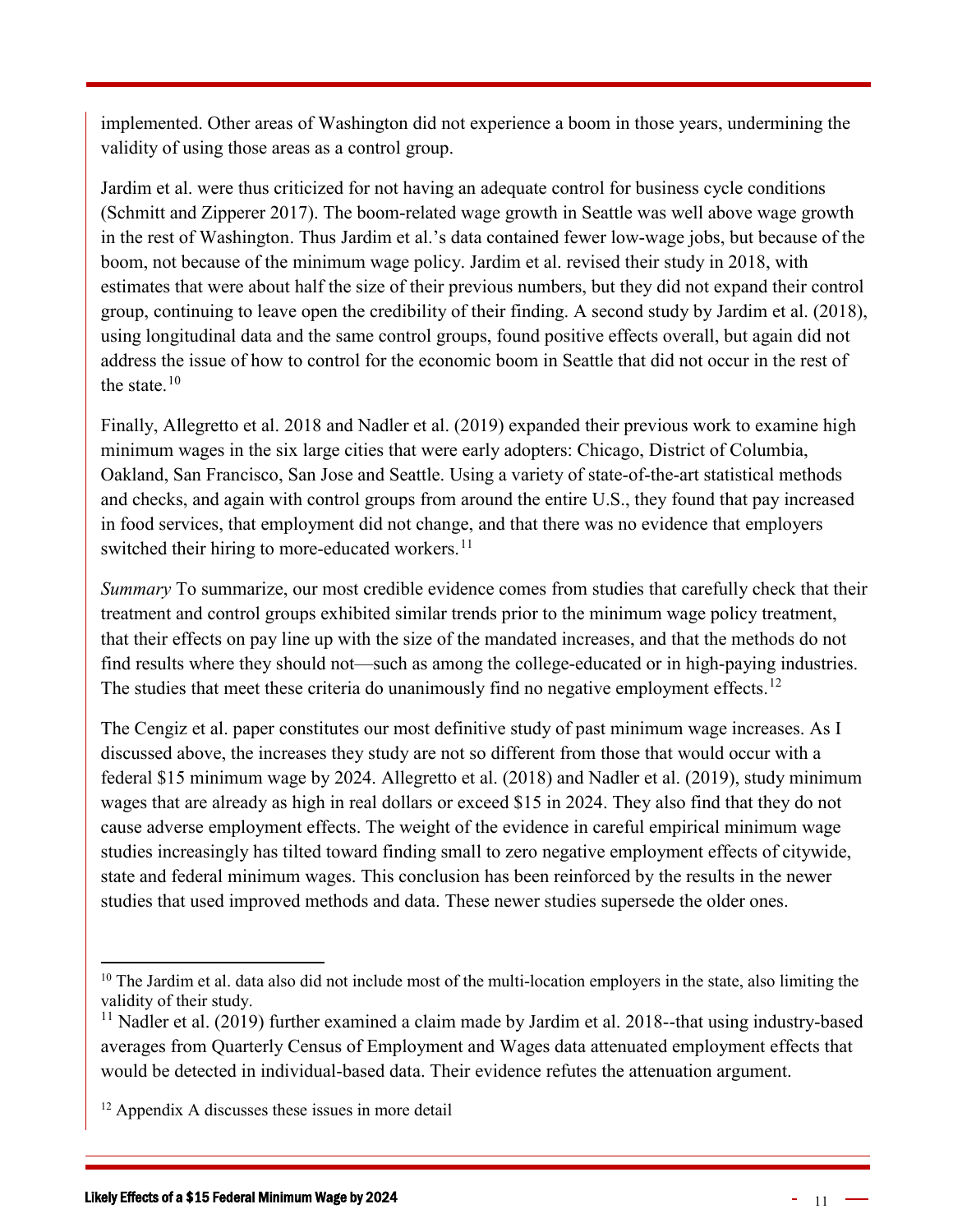## <span id="page-11-0"></span>4. WHY DID MINIMUM WAGE INCREASES HAVE SUCH SMALL EFFECTS ON EMPLOYMENT?

Why have past minimum wages had such small effects? The answer lies in the multiple channels through workers and employers adjust to minimum wages increases. Here is a list that includes only mechanisms that have been demonstrated by empirical research. It is nonetheless quite long. They include reductions in employer rents (i.e. above competitive levels of profits), automation and staff reductions, price adjustments in nontradeable sectors and stimulus effects from increased purchasing power of low-wage workers. These adjustment mechanisms interact with one another. In research conducted in 2017, Reich, Allegretto and Montialoux (2019) examined these mechanisms and their interactions for an earlier but similar version of HR 582. They quantify the individual and overall effects using the best research available and integrate them into a simulation model. Their bottom-line results for employment effects in the U.S. and in Mississippi are consistent with the findings of the econometric studies in the previous section.

*Employer wage-setting power* Low-wage workers are concentrated in a small number of industries: food service and retail lead this list. Inter-industry wage studies show that wages are lower in these industries than would be predicted for workers with comparable levels of schooling and experience (Nadler et al. 2018). This result suggests that employers or consumers are collecting abovecompetitive market economic rents. A higher minimum wage can help compete away such rents without adverse effects on employment.

Modern search and matching models of the labor market recognize that employers can choose between two equally profitable strategies: a low-wage/high-turnover human resource management model or a high-wage/low-turnover model. In the low-wage industries, many employers, but not all, opt for the first model. Higher minimum wages can then move these employers closer to the highwage model. Employers then save on vacancy, recruitment and retention costs and have greater incentives to provide training to their workers. These adjustment mechanisms reduce negative effects on their demand for workers (Manning 2003). Dube, Lester and Reich (2016) find that minimum wage increases do indeed reduce turnover.

A recent study by John Abowd et al. ( 2012) demonstrates the substantial room for wage growth in low-wage industries in the U.S. Using longitudinal linked employer-employee data available only to some researchers, Abowd et al. can disentangle wage differentials among industries that are attributable to individual heterogeneity (such as the demographic, educational, and work experience characteristics of workers in the industry), which they label person effects, from the characteristics of the product market and bargaining power of firms in the industry, which they label industry effects.

Abowd et al. can observe wage changes when individual workers move from one employer to another. They find very strong industry average firm effects, particularly for industries that have high average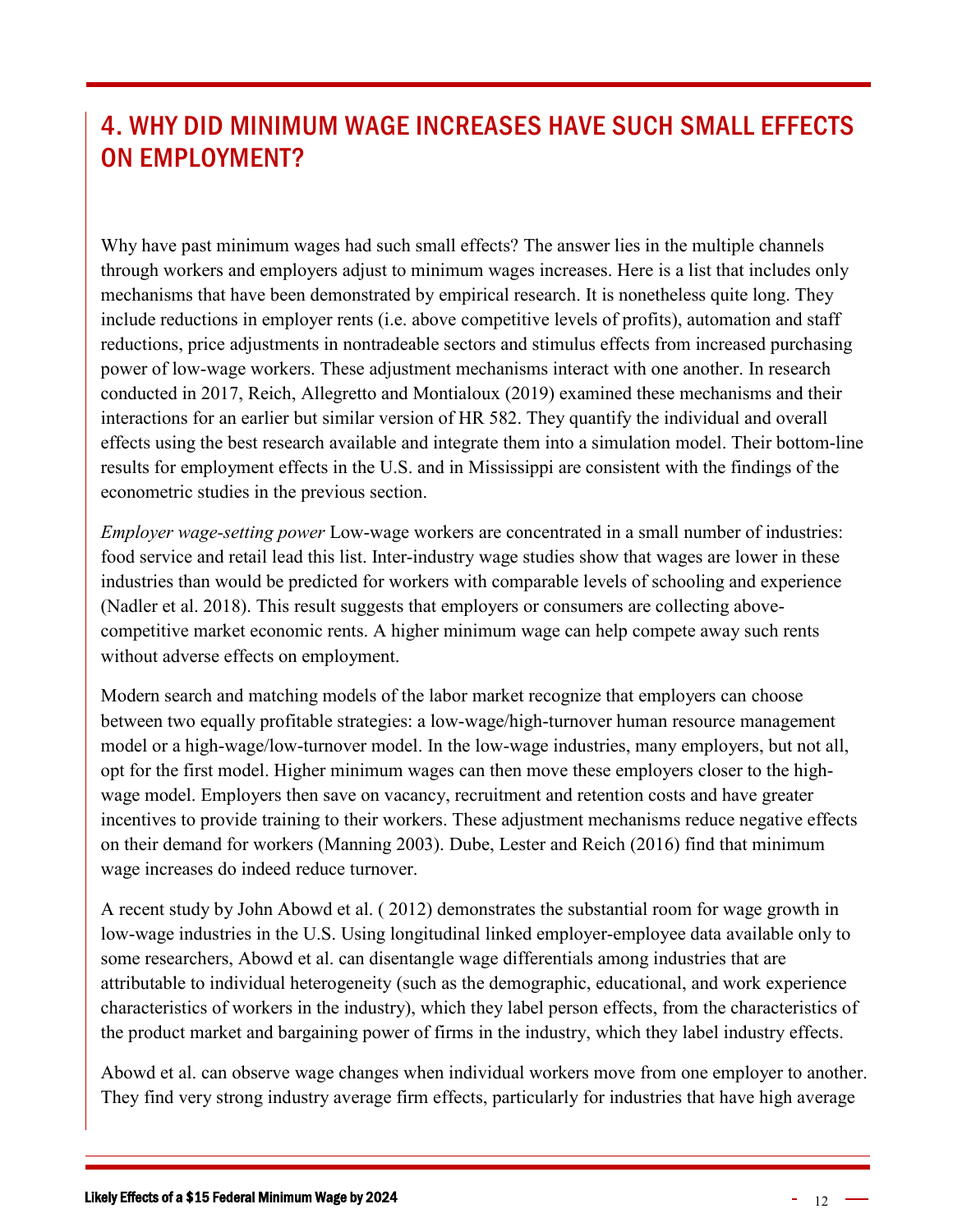pay and low average pay. Among restaurants, for example, they find that 70 percent of the relatively low wages in the industry are attributable to firm effects, and only 30 percent to person effects. Their findings suggest that a change in an industry's environment can have large effects on worker pay.

Employers also possess wage-setting power by deploying non-compete agreements that suppress wages. Recent research shows that such agreements are widespread in low-wage sectors (Ashenfelter and Krueger 2018).

*Automation and staff and hours reductions* Automation has already occurred rapidly where technological possibilities permit. Additional automation may occur in manufacturing, but the minimum wage effects will be small because labor costs increases are far outweighed by reductions in technology costs. Employer survey and behavior shows that firms would prefer to raise prices over reducing capacity-- by reducing staff and operating hours.

*Price adjustments* Price adjustments provide the principal adjustment mechanism for minimum wage increases: higher labor costs are passed through to consumers, mainly for food consumed away from home. Such an increase does not deter restaurant customers. Price increases are also detectable for grocery stores (Leung 2018; Renkin, Montialoux and Siegenthaler 2019), but not more generally. The effect on inflation is therefore extremely small.

Daniel Cooper and Maria Luengo-Prada, research economists at the Federal Reserve Bank of Boston, and Jonathan Parker of MIT provides the most careful study of the price effects of minimum wages. Using detailed data for 27 metro areas, (Cooper et al. 2017) credibly show that restaurants absorb the costs of higher minimum wages entirely by slightly higher restaurant prices. A ten percent increase in the minimum wage increase costs and restaurant prices about 0.5 percent. This result is consistent with the Allegretto and Reich (2018) case study of an overnight minimum wage increase of 25 percent San Jose in March 2013. The price effects alone can explain why there are no negative employment effects in non-tradeables.<sup>[13](#page-12-0)</sup>

*Stimulus and dynamic effects* Cooper, Luengo-Prada and Parker (2017) also find a modest positive stimulus effect. Low-wage workers purchase more food away from home and more cars. In other words, low-wage workers spend their increased incomes locally, stimulating the local economy modestly.

Since wage increases are greater in low-wage states, the stimulus is also greater. Reich et al. 2019 quantify how much the stimulus effect increases with higher minimum wage increases, taking into account how consumption propensities vary by household income. They find that stimulus effects will be stronger in the low-wage states.

*Labor supply effects* An emerging literature finds that minimum wages *increase* labor supply and employment among vulnerable groups—single low-educated parents (Godoey, Reich and Allegretto

<span id="page-12-0"></span><sup>&</sup>lt;sup>13</sup> We discuss the effects on tradeables in Section 5.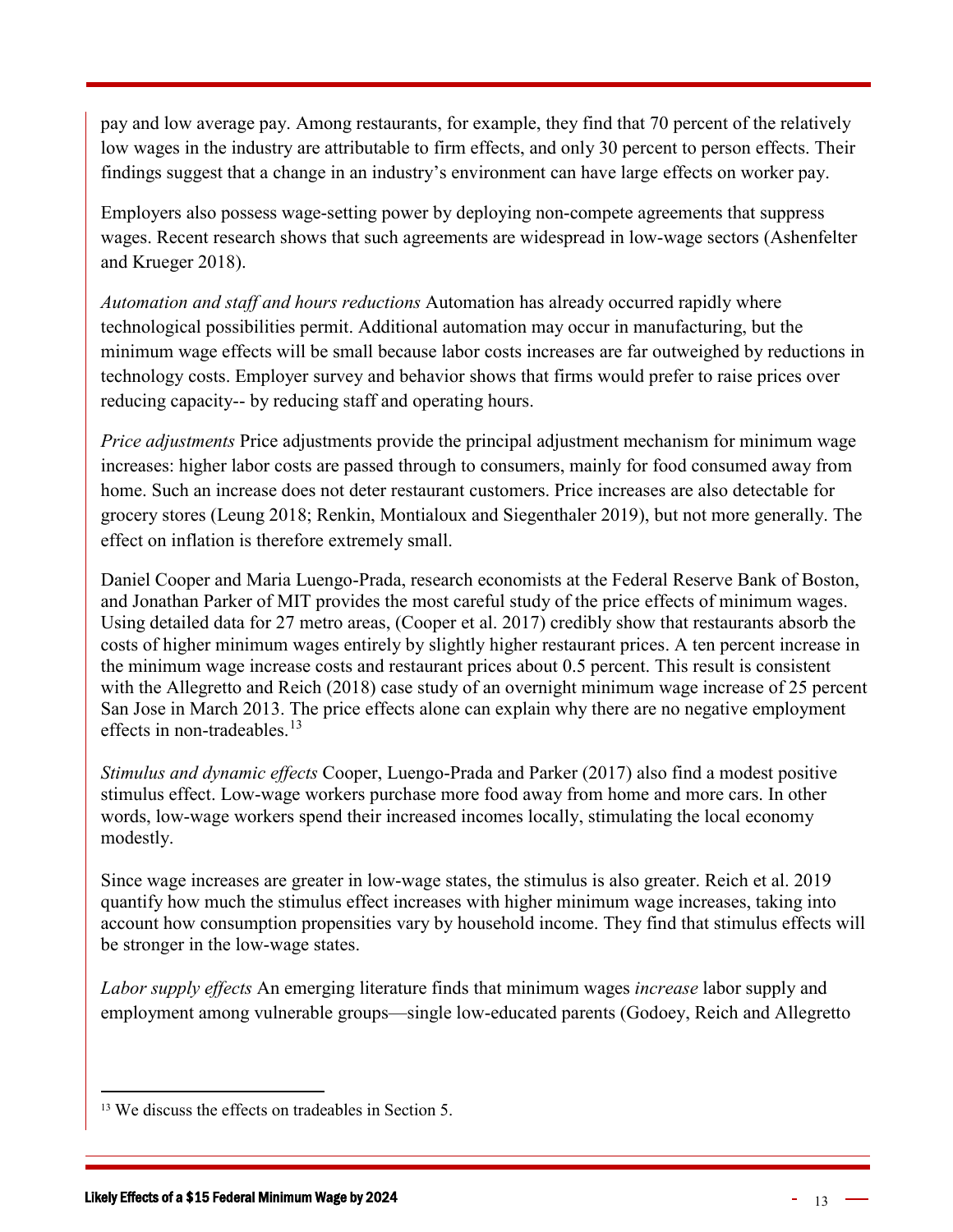2018), older workers (Borgschulte and Cho forthcoming), and among the formerly incarcerated (Agan and Makowsky (2018)..

Godoey, Reich and Allegretto estimate positive employment effects for low-educated parents of young children. They find significant positive effects for single mothers, similar to positive labor supply effects found for the Earned Income Tax Credit. They also find positive effects for fathers. In a recent paper studying elderly workers, Borschulte and Cho (forthcoming) find positive effects on earnings, suggesting small positive labor supply response for individuals who are near retirement age. Agan and Makowsky show that higher minimum wages lead released prisoners to obtain employment rather than to engage in criminal activity.

These positive supply-side effects provide a relatively new explanation of why minimum wages can have such small employment effects: Negative demand and positive supply effects cancel out each other.

*Outmigration from low-wage states* Migration from the low-wage states is a long-standing problem in low-wage states such as Mississippi (ALME 2018). Out-migrants are disproportionately younger and better-educated than those who remain. Higher minimum wages will reduce outmigration, which means better quality workers for Mississippi's employers and consumers. A higher quality workforce also means more incentives for investors to locate new plants in states that have been locked into a low-wage/low education labor market equilibrium.

#### <span id="page-13-0"></span>5. WILL A \$15 MINIMUM WAGE MAKE LOW-WAGE STATES UNCOMPETITIVE?

A key issue often raised about minimum wages concerns whether they could make businesses uncompetitive. Some states may have not raised their minimum wages because of fears that they are vulnerable to becoming uncompetitive. I discuss this issue here in the context of Mississippi.

*Tradeables* Industries with jobs that are likely to leave when wages rise are often characterized by economists as tradeables. The underlying idea is that prices in the tradeables are determined at the level of international markets, while nontradeables are produced for local consumption, and at prices that can vary by location. As we have seen above, minimum wage increases to \$15 for nontradeables are mainly absorbed by the local population through price increases. But cost increases in tradeables may force companies with less room to increase their prices to exit the industry or relocate in a lowercost area. I take up this question here by examining the exposure of Mississippi's low wage jobs to relocation.

Table 2 shows that manufacturing accounted for about 140,000 jobs, or nearly 14 percent of private sector employment in 2017. This proportion is very similar to the size of the tradeables sector in the U.S. as a whole over the period 1992-2016 (Cengiz et al. 2019). Recall that Cengiz et al. did find a small negative employment effect among tradeables.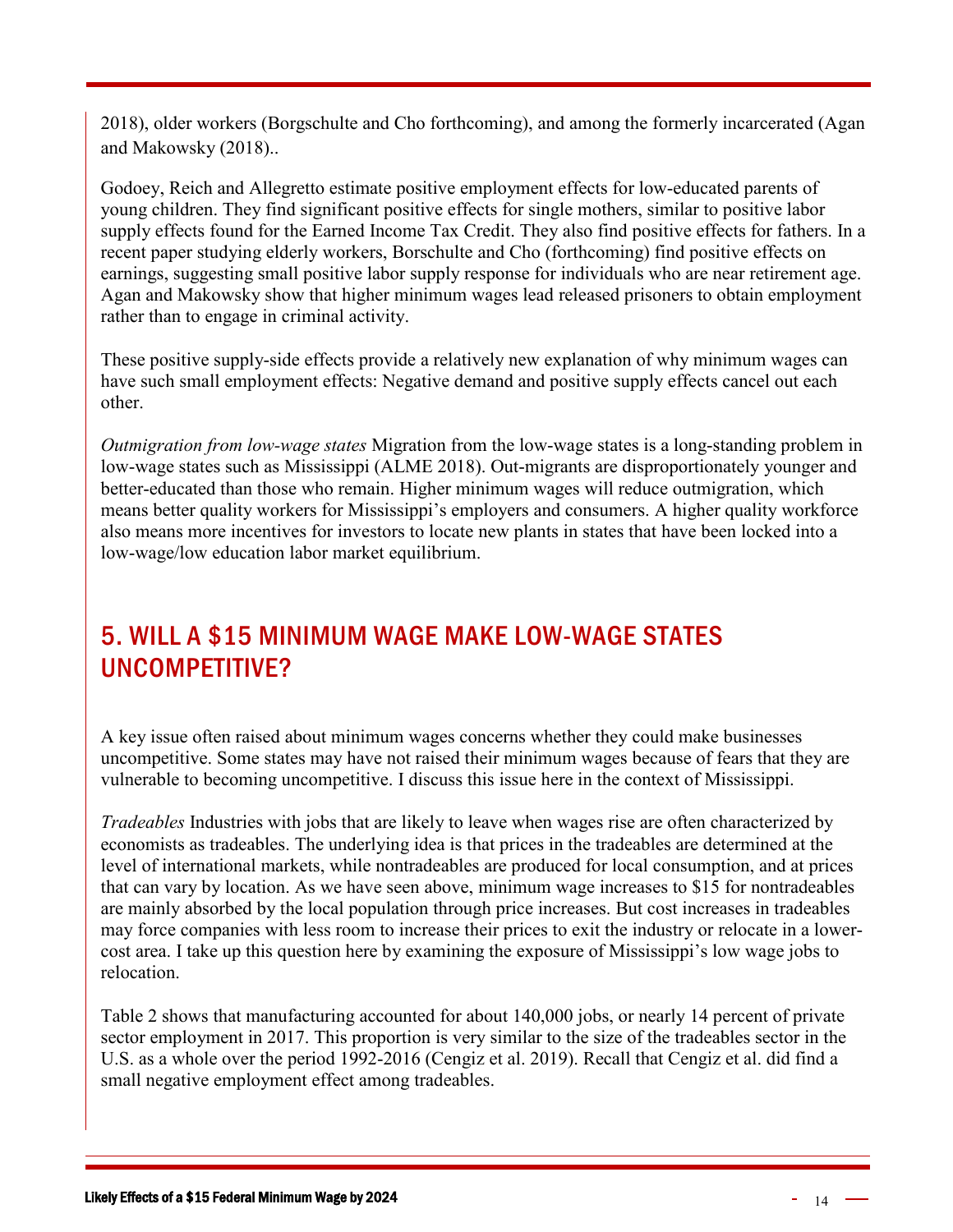Manufacturing employment in the U.S., and in Mississippi, continued their long decline in the years prior to and during the Great Recession. Most of this decline occurred in low-wage manufacturing industries. Manufacturing employment has remained relatively stable during the long recovery from the Great Recession, while manufacturing wages have been increasing. These trends suggest that the remaining manufacturing jobs are concentrated in higher-paying industries. In the Southern states as a whole, textiles and apparel no longer ranks as the largest manufacturing industries; they have been replaced by advanced manufacturing plants.<sup>[14](#page-14-1)</sup>

The question mark for Mississippi employment is greatest for its remaining low-wage tradeables. Figure 3 shows that manufacturing jobs have been declining in Mississippi, while tourism-related industries, such as restaurants have been growing (see also Miller 2018). As Table 2 also shows, the weekly wage in manufacturing averaged \$927 in 2017, well above the reach of a \$15 minimum wage. A substantial portion of manufacturing in Mississippi consists of (transportation equipment. Seven Southern states, including Mississippi, now are home to fourteen motor vehicle assembly plants. Aircraft assembly plants for Airbus and Boeing are also located in these states. These jobs already pay well above \$15 per hour and are highly automated.

About 40,000 Mississippi manufacturing jobs are located in two lower-wage industries: wood furniture and food processing. However, pay in both of these industries (\$610 in food manufacturing and \$661 in wood furniture) averages substantially above that in non-tradeable services. Pay in these two industries has grown steadily in recent decades. These considerations further suggest only a minor effect of minimum wages on employment in these industries.

# <span id="page-14-0"></span>6. SHOULD THE FEDERAL MINIMUM WAGE FLOOR VARY WITH REGIONAL LIVING COSTS?

Some observers suggest that minimum wage policy should not maintain a single federal standard.<sup>[15](#page-14-2)</sup> Such recommendations usually reflect concerns from employers and policy makers in lower-wage areas. They can also reflect a concern about fairness among workers: Why should workers in low living cost areas have a higher real minimum wage than workers in high living cost areas? We take up this issue briefly here.

There is surprisingly little recent research on the advantages and disadvantages of regional wage standards. Congress discussed including a Southern differential in the debates leading up to the Fair Labor Standards Act of 1938. In 1938, wage and living cost differentials between the South and the

<span id="page-14-1"></span><sup>&</sup>lt;sup>14</sup>Quarterly Census of Employment and Wages; Rafter 2012.

<span id="page-14-2"></span><sup>&</sup>lt;sup>15</sup> A similar policy is in place for tax and transfer payments. Income and payroll tax rates, including the Earned Income Tax Credit do not vary with local living costs. States can and do add their state taxes. Public benefits form a more mixed picture. Social Security, Medicaid and food stamp benefits are uniform across the U.S., while child care, TANF and housing subsidy levels are set by the states.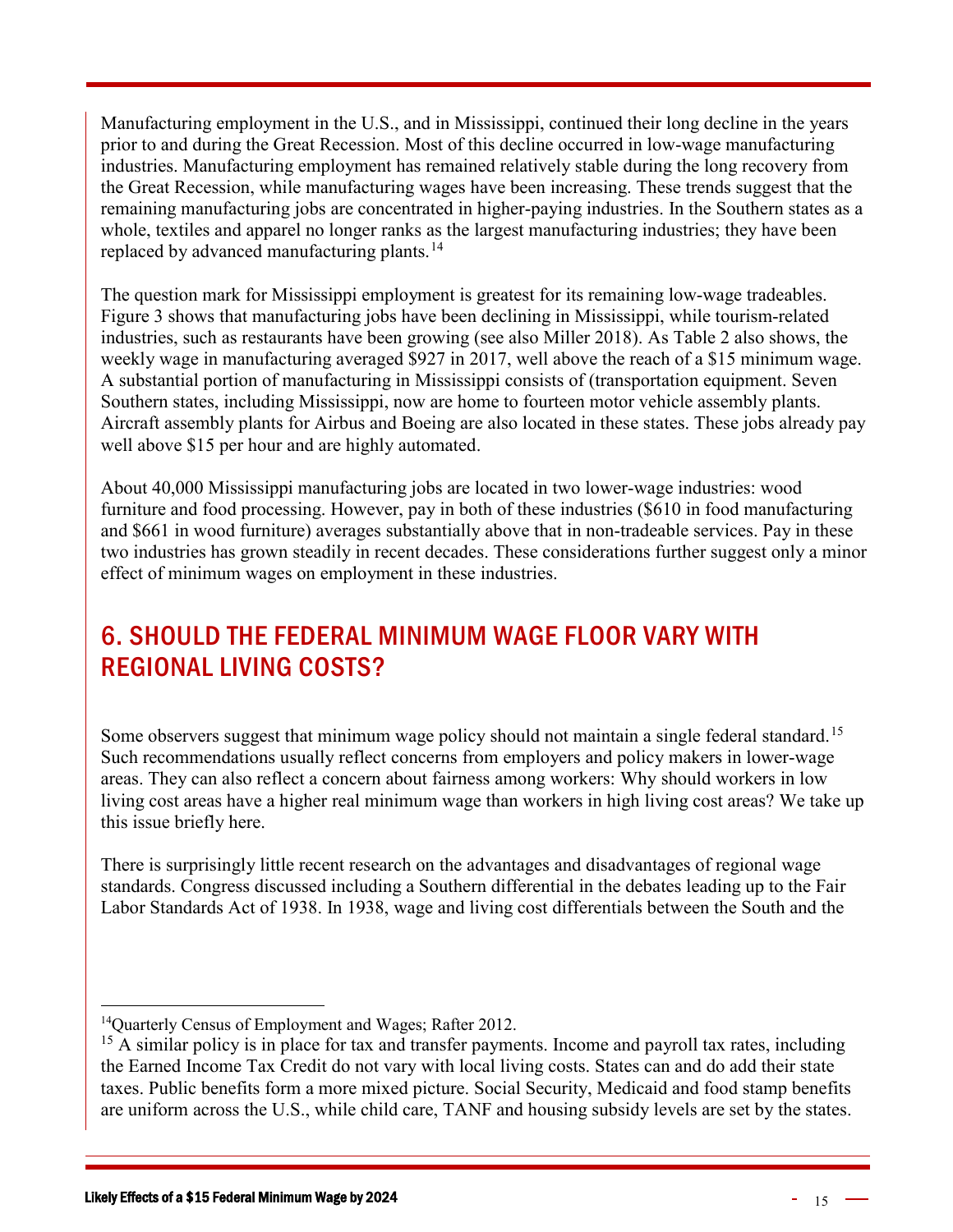non-South were much greater than they are today. But in the end, Congress decided to establish a single national minimum wage floor.<sup>[16](#page-15-1)</sup>

By establishing a single national floor at a time of other major economic transformations, Congress set in motion a series of substantial positive economic changes in the South (Wright 1997). In particular, the isolated economies of the rural South became more linked to the national economy. The South prospered in succeeding decades, and the southern regional wage differential became much smaller. A similar development occurred as a result of the civil rights revolution and the associated extension of Fair Labor Standard Act coverage to more of the South's industries (Wright 2005, 2015; Derenencourt and Montialoux 2018).

Congress did authorize states to set higher floors. States began to do so in the 1980s and with increasing frequency, especially as Congressional inaction has allowed the real value of the minimum wage to decline over time. The patchwork of state minimum wages today allows states to adjust their minimum wages to reflect living cost differences among the states.<sup>[17](#page-15-2)</sup>

The key disadvantage of regionalizing the federal floor concerns the potential dynamic effects that high minimum wages can exert on low-wage areas. Minimum wage policy cannot by itself transform a stagnating economic region into a dynamic one. But it can contribute to such a transformation.

# <span id="page-15-0"></span>7. SHOULD WE KEEP SUBMINIMUM WAGES FOR TIPPED WORKERS AND YOUTH?

*Tipped workers* The minimum wage for tipped workers has remained at \$2.13 since 1991. Numerous states set a higher subminimum; seven states set the tipped worker minimum as the same as for other workers. Tips are approximately the same percentage in non-tip credit states as in the \$2.13 states, suggesting that most consumers leave tips as a gratuity for customer service. They are not aware that their tips help pay the employee's minimum wage, in many cases benefiting owners more than the workers. Tipping is substantially a U.S. practice, not common in other industrialized countries.

Allegretto and Nadler (2015) used the variation among the states in the size of the "tip credit" to analyze the effects of the policy. They found that lower subminimum wages left more restaurant servers, many of them female and of color, in poverty. They did not find any positive effects on

<span id="page-15-1"></span><sup>&</sup>lt;sup>16</sup> Congress also exempted major economic sectors from minimum wage protection, diminishing its effects, especially in the Southern states. Most of these exclusions were reversed in subsequent amendments to the FLSA.

<span id="page-15-2"></span> $17$  State minimum wage variation also reflects other economic and political factors that are beyond our scope here.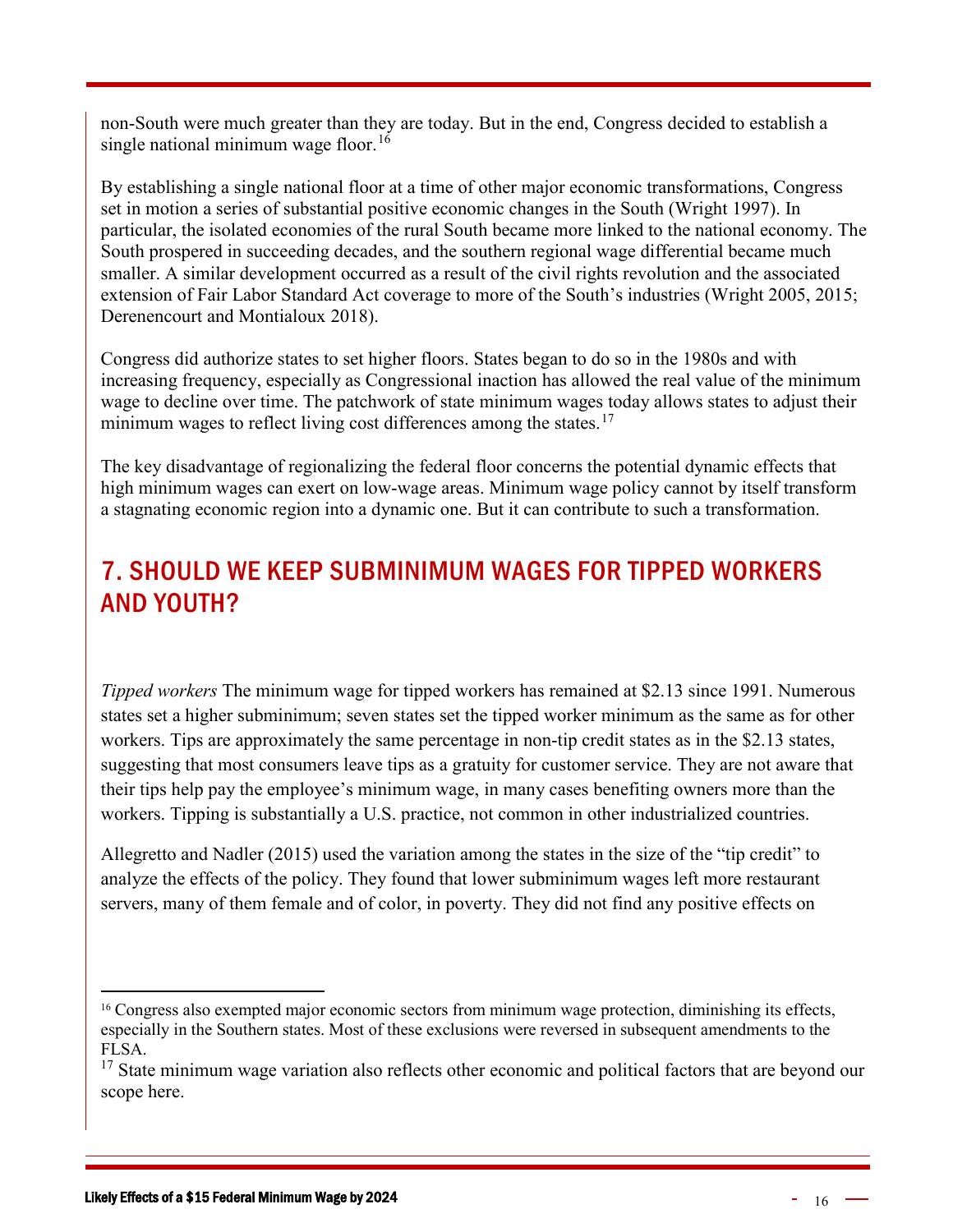restaurant employment. These results suggest that the restaurant industry could adjust to the elimination of the subminimum wage for tipped workers.

*Youth subminimum wages* The subminimum wage for youth is generally understood to be a training wage—reflecting the lack of experience of teen workers--and also an incentive to provide additional jobs for teens. The subminimum creates perverse incentives to substitute teens from non-poor families for incumbent adult workers who might be supporting a household. Moreover, the labor supply of teens might be greater without a subminimum wage, contrary to the intention to encourage teen employment (Giuliano 2013). In any case, employer take-up of the youth minimum wage is extremely low (Card and Krueger (1995), perhaps because of administrative complexities of compliance.

These considerations suggest that the federal youth subminimum wage is not accomplishing its intended purpose.

# <span id="page-16-0"></span>8. IMPORTANT DOWNSTREAM EFFECTS ON HEALTH, EDUCATION AND PARENTING

The effects of minimum wages on "downstream" outcomes represent a relatively new area of research. In recent years, over three dozen papers have examined the effects of minimum wages on twenty different health outcomes.<sup>[18](#page-16-1)</sup> On the whole, these studies find beneficial effects and no consistent evidence of harmful effects. However, not all of this literature meets the standards of the credibility revolution in economics. The studies that do pass the tests of the credibility revolution find beneficial effects on smoking rates, obesity, suicides, health-related absenteeism from work, and as well as on child maltreatment (Raisian and Bullinger 2017).

For example, Godoey et al. 2019 find that minimum wages reduce deaths of despair. A ten percent increase in the minimum wage would likely prevent 770 suicides each year. The average cost of a single suicide averages \$1.3 million per year in lost productivity. The overall gain in output would therefore amount to \$1 billion per year.

The results in these studies are important in themselves. They also have implications for economic growth. For example, obesity is linked to pre-diabetic issues. Both have been linked to high poverty rates, on the one hand and low levels of labor force participation and productivity, on the other (Figure 4). Mississippi has both the highest diabetes incidence of all states and the one of the lowest rates of labor force participation.

These results are consistent with the now-accepted finding that minimum wages reduce poverty (Dube 2018) and with a large related literature that finds that anti-poverty programs have substantial beneficial effects on the health, educational outcomes and well-being of adults and children (Hoynes and Schanzenbach 2018).

<span id="page-16-1"></span><sup>&</sup>lt;sup>18</sup> For recent surveys, see Leigh and Du 2018; Leigh, Leigh and Du 2019.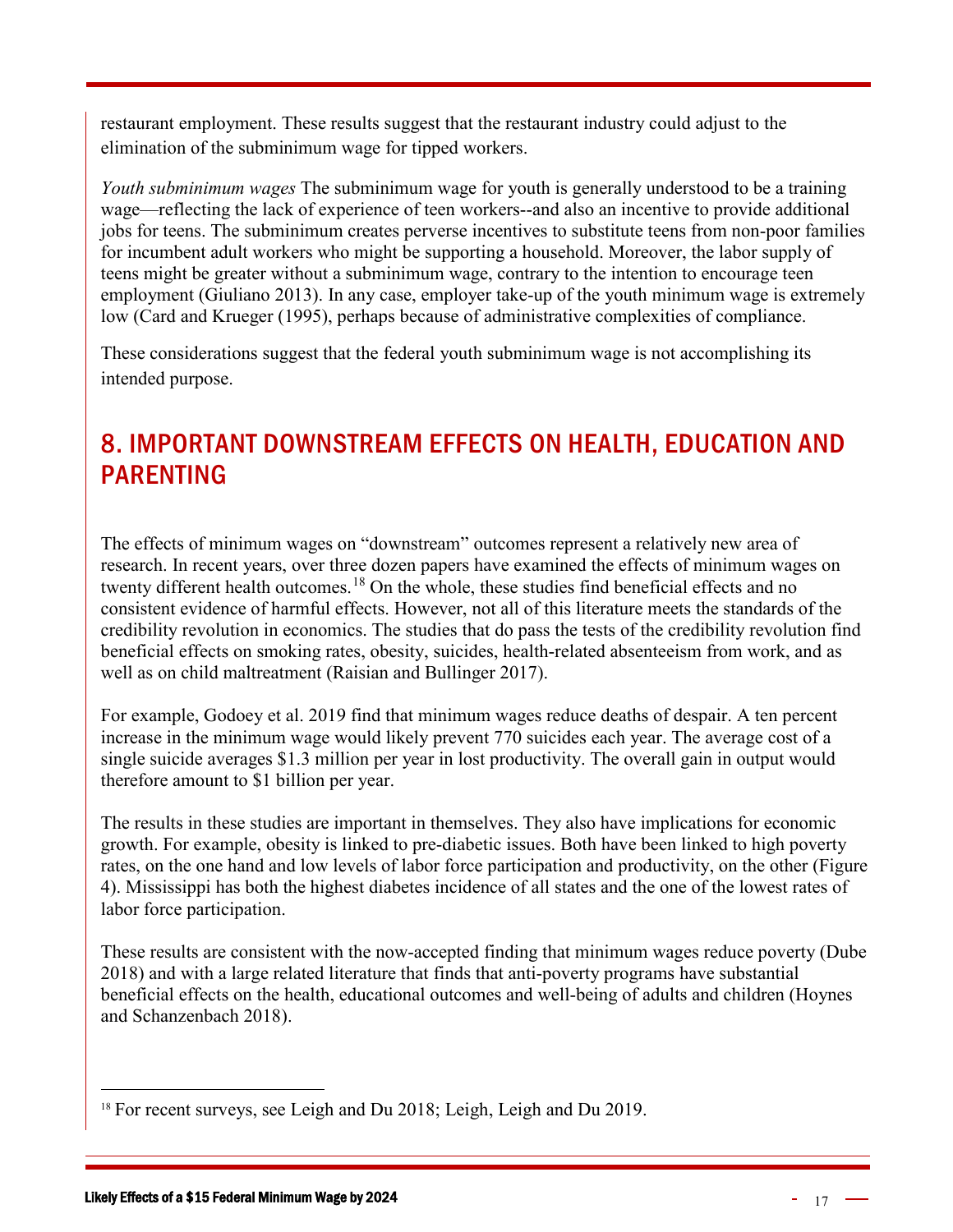Anti-poverty programs such as SNAP and the EITC are typically assessed on grounds other than their effects on employment. Minimum wages should similarly be assessed on criteria that are broader than just their effects on employment.

# <span id="page-17-0"></span>9. SUMMARY AND CONCLUSIONS

HR 582 proposes to increase the federal minimum wage to \$15 by 2024 and to gradually eliminate subminimum wages for tipped workers, youth and the disabled. This policy will have its greatest effects in the twenty-one states that today remain at the 2009 federal level of \$7.25. The increases even in these states lie within the range of our previous minimum wage policy experience. Studies of past minimum wage increases thus provides a guide to the effects of HR 582 on employment.

The best research studies of minimum wage-employment effects have found very small to negligible effects on teens and on restaurant workers. Newer studies use improved methods of identifying minimum wage jobs and/ or data linked to administrative tax records. These state-of-the-art studies find even less evidence that minimum wage policies have had negative effects on employment. Other studies, focused on the high minimum wages already in place in a number of U.S. cities, obtain similar findings.

These results make sense when one considers that minimum wages can offset employer power that suppresses wages, that small price adjustments in a few industries largely shift the costs of minimum wages from employers to affluent consumers who can pay higher prices, and the stimulus effects of increasing purchasing power among groups that spend most or all of their income on consumption goods. High minimum wages might seem to be more of a threat in industries that can relocate to other countries. However, the proportion of low-wage employment in these industries has become quite small.

A single national floor for all workers is likely to be much more beneficial than carve-outs for some groups or regional differentials. The advantages of a single national floor are likely to be especially higher in the lowest-wage states and could generate dynamic advantages to the economies of those states. Finally, new research is demonstrating that minimum wages have beneficial effects on the health and well-being of children and adults. These benefits should be included in any assessment of minimum wage policy. They are likely also to have longer-term economics benefits as well.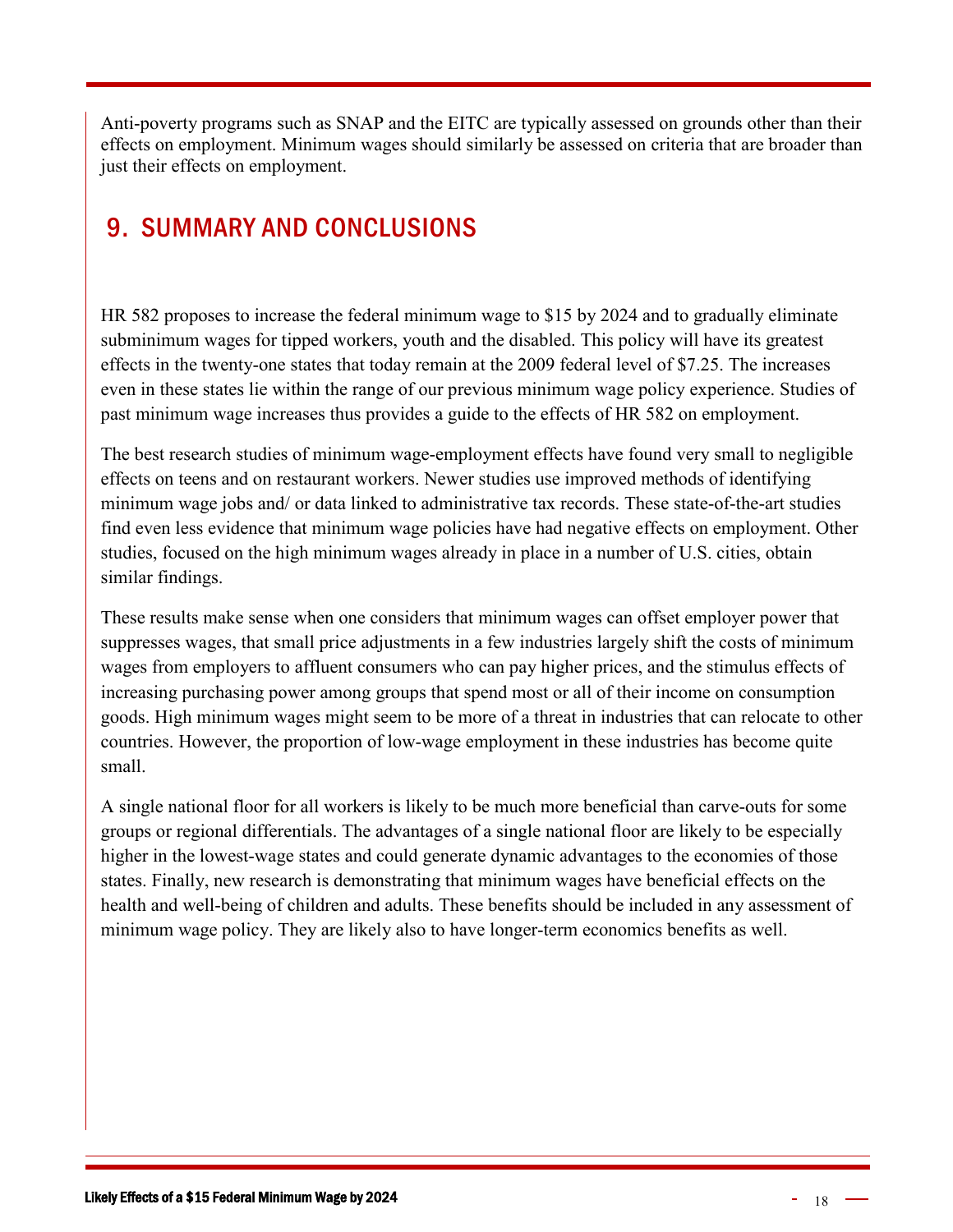# <span id="page-18-0"></span>**REFERENCES**

Abowd, John, Francis Kramarz, Paul Lengermann, Kevin McKinney, and Sebastien Roux. 2012. "Persistent Inter-Industry Wage Differences: Rent Sharing and Opportunity Costs." *IZA Journal of Labor Economics* 2, 1: 1-25.

Agan, Amanda and Michael Makowsky 2018. "Minimum Wages and Criminal Recidivism." NBER WP 25116.

Allegretto, Sylvia, Arindrajit Dube, Michael Reich and Ben Zipperer 2017. "Credible Research Designs for Minimum Wage Studies." *ILR Review* 70, 3: 559-92.

Allegretto, Sylvia, Anna Godoey, Carl Nadler and Michael Reich 2018. "The New Wave of High Minimum Wage Policies: Evidence from Six Cities." Policy Report, CWED.

Allegretto, Sylvia and Carl Nadler 2015. "Tipped Wage Effects on Earnings and Employment in Full-Service Restaurants" *Industrial Relation* 54, 4: 622-647.

Allegretto, Sylvia and Michael Reich 2018. Are Local Minimum Wages Absorbed by Price Increases? Estimates from Internet-based Restaurant Menus." *ILR Review*71, 1: 35-63

Angrist, Joshua and Jorn-Steffen Pischke 2010. The Credibility Revolution in Empirical Economics: How Better Research Design is Taking the Con out of Econometrics." *Journal of Economic Perspectives* 24, 2: 3-10.

Angrist, Joshua and Jorn-Steffen Pischke 2014. *Mastering 'Metrics: the Path from Cause to Effect.* Princeton NJ: Princeton University Press.

ALME (Arduin, Laffer and Moore Econometrics) 2018. "An Investment in the Health and Economy of Mississippi and the Gulf Coast." http://traditionms.com/wpcontent/uploads/2018/08/report\_Economic-Impact-Study\_SMPDD\_20180622.pdf

Athey, Susan and Guido Imbens 2017. "The State of Applied Econometrics: Causality and Policy Evaluation." *Journal of Economic Perspectives* 31, 2: 3-32.

Belman, Dale and Paul Wolfson 2014. What Do Minimum Wages Do? Upjohn Press.

Borgschulte, Marc and Heepyung Cho 2018. "Minimum Wages and Retirement." *ILR Review*, forthcoming.

Card, David and Alan Krueger 1995. *Myth and Measurement: The New Economics of Minimum Wages.*

Cengiz, Doruk 2018. "Seeing Beyond the Trees: Using Machine Learning to Estimate the Impact of Minimum Wages on Affected. Individuals." UMass Amherst Econ JMP.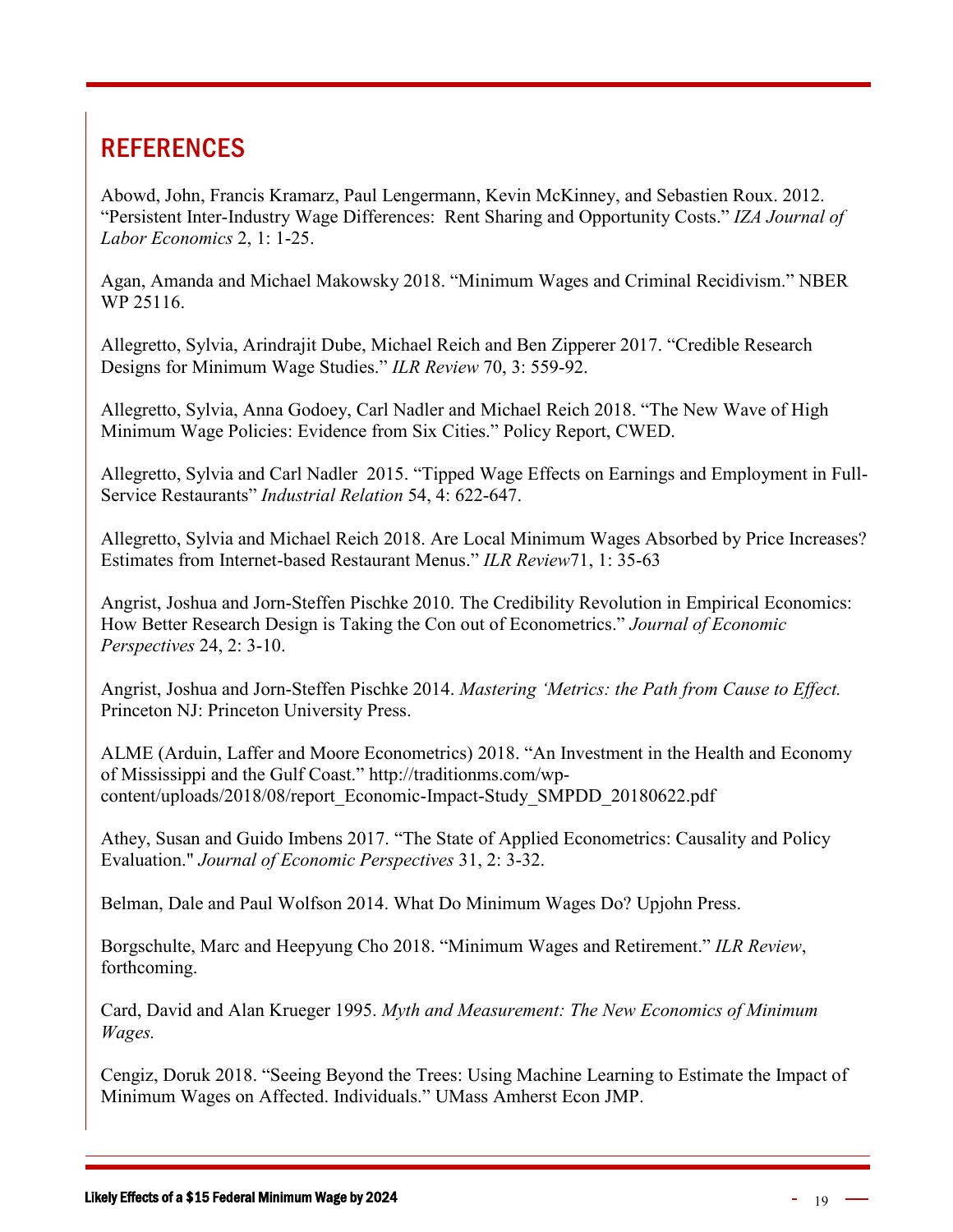Cengiz, Doruk, Arindrajit Dube, Attila Lindner and Ben Zipperer 2019. "The Effect of Minimum Wages on Low-Wage Jobs: Evidence from the United States Using a Bunching Estimator." NBER WP 24534.

Clemens, Jeffrey and Michael Wither 2015. "The Minimum Wage and the Great Recession: Evidence of Effects on the Employment and Income Trajectories of Low-Skilled Workers." NBER WP 20724.

Cooper, Daniel, Maria Luengo-Prada and Jonathan Parker 2017. "The Local Aggregate Effects of Minimum Wages." Working Paper 17-8, Research Department, Federal Reserve Bank of Boston. https://www.bostonfed.org/publications/research-department-working-paper/2017/the-localaggregate-effects-of-minimum-wage-increases.aspx

Derenencourt, Ellora and Claire Montialoux 2018. "Minimum Wages and Racial Inequality."

Dube, Arindrajit 2013. Written Testimony on Minimum Wages and Indexation for Senate HELP Committee Hearing. https://www.help.senate.gov/imo/media/doc/Dube1.pdf

Dube, Arindrajit 2018. "Minimum Wages and the Distribution of Family Incomes." *American Economic Journal: Applied Economics* forthcoming. https://equitablegrowth.org/minimum-wagesand-the-distribution-of-family-incomes-in-the-us/

Dube, Arindrajit, William Lester and Michael Reich 2016. "Minimum Wage Shocks, Employment Flows and Labor Market Frictions." *Journal of Labor Economics* 34, 3: 663-704.

Giuliano, Laura 2013. ["Minimum Wage Effects on Employment, Substitution, and the Teenage Labor](https://ideas.repec.org/a/ucp/jlabec/doi10.1086-666921.html)  Supply: Evidence [from Personnel Data,](https://ideas.repec.org/a/ucp/jlabec/doi10.1086-666921.html)" *[Journal of Labor Economics.](https://ideas.repec.org/s/ucp/jlabec.html)* 31, 1: 155-194.

Godoey, Anna, Christopher Lowenstein, Michael Reich and William H. Dow 2019. "Minimum Wages and Deaths of Despair." Unpublished paper.

Godoey, Anna, Michael Reich and Sylvia Allegretto 2018. "Minimum Wages and the Labor Market Outcomes of Single Mothers." CWED Working paper.

Hoynes, Hilary and Schanzenbach 2018. "Safety Net Investments in Children." *Brookings Papers on Economic Activity.*

Jardim, Ekaterina, Mark C. Long, Robert Plotnick, Emma van Inwegen, Jacob Vigdor, and Hilary Wething 2018a. "Minimum Wage Increases, Wages, and Low-Wage Employment: Evidence from Seattle." NBER WP 23532.

Jardim, Ekaterina et al. 2018b. "Minimum Wage Increases and Individual Employment Trajectories." NBER WP 25182.

Krueger, Alan and Orley Ashenfelter 2018. . "Theory and Evidence on Employer Collusion in the Franchise Sector." NBER WP 24831.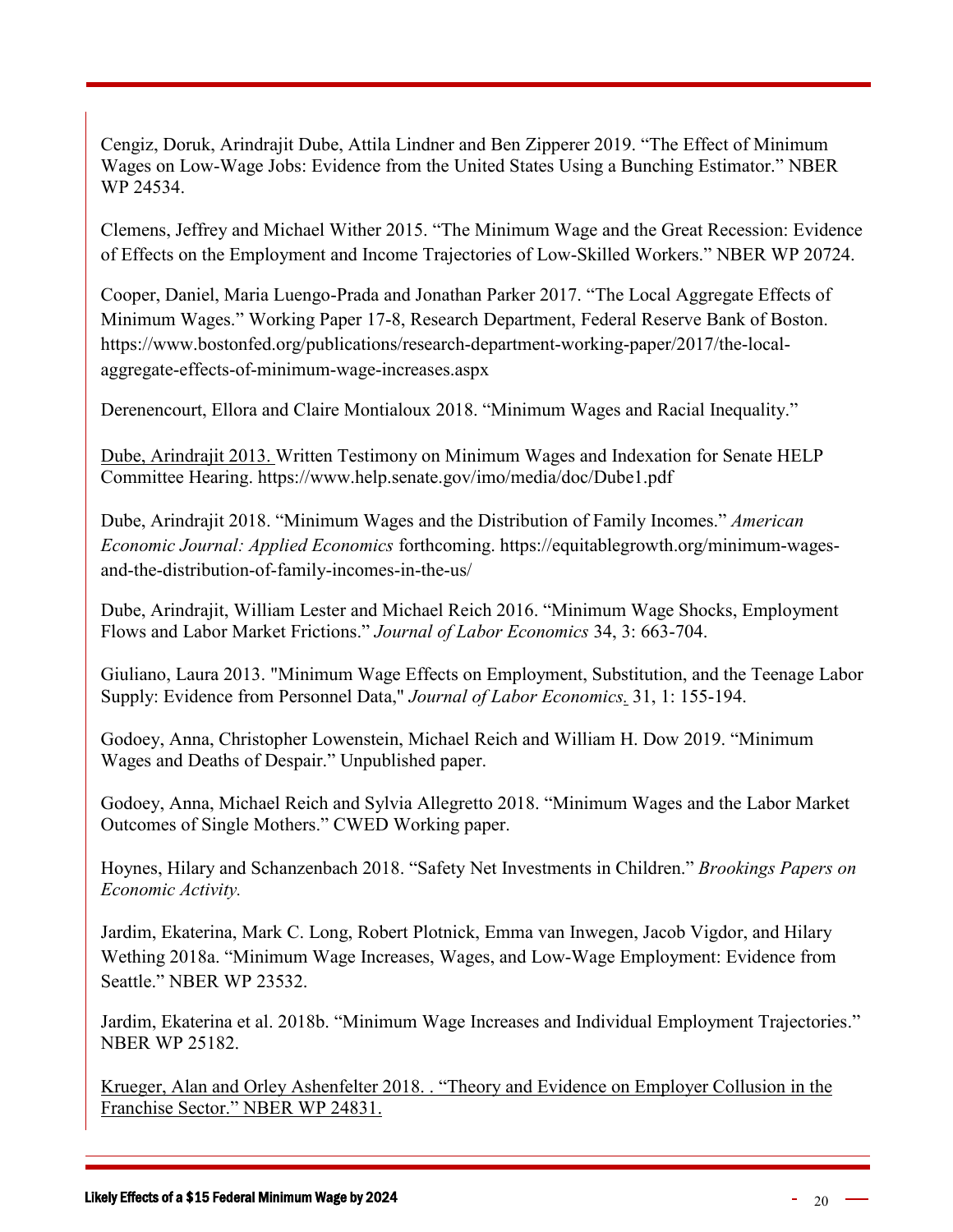Leigh, Paul and Juan Du 2018. "Effects of Minimum Wages on Population Health." *Health Affairs Policy Brief.*

Leigh, Paul, William Leigh and Juan Du 2019. "Minimum Wages and Public Health: A Literature Review." *Preventive Medicine* 118: 122-134.

Leung, Justin 2018. "Minimum Wage and Real Wage Inequality: Evidence from Pass-Throughto Retail Prices. Unpublished paper, Booth School of Business, University of Chicago.

Manning, Alan 2003. *Monopsony in Motion*. Princeton, NJ: Princeton University Press.

Meer, Jonathan and Jeremy West 2016. "Effects of the Minimum Wages on Employment Dynamics." *Journal of Human Resources* 51, 2: 500-22

Miller, Corey 2018. "Overview and Outlook for Mississippi's Economy." http://www.mississippi.edu/urc/downloads/presentations/econ\_oview\_10-18.pdf

Nadler, Carl, Sylvia Allegretto, Anna Godoey and Michael Reich 2018. "Are Local Minimum Wages Too High, and How Could We Even Know?" UC Berkeley Job Market Paper.

Neumark, David and William Wascher 2008. *Minimum Wages*. MIT Press.

Neumark, David, Ian Salas and William Wascher 2014. "Revisiting the Minimum Wage-Employment Debate: Throwing Out the Baby with the Bathwater?" *Industrial and Labor Relations Review* 67, 3 Supplement: 608-48.

Rafter, Michelle 2012. "Manufacturing jobs making a comeback in southern U.S." Nbcnews. [Https://www.nbcnews.com/businessmain/manufacturing-jobs-making-comeback-southern-u](https://www.nbcnews.com/businessmain/manufacturing-jobs-making-comeback-southern-u-s-1C7660234)[s-1c7660234](https://www.nbcnews.com/businessmain/manufacturing-jobs-making-comeback-southern-u-s-1C7660234)

Raissian, Kerri and Lindsey Bullinger 2017. ["Money Matters: Does The Minimum Wage](https://ideas.repec.org/a/eee/cysrev/v72y2017icp60-70.html)  [Affect Child Maltreatment Rates?"](https://ideas.repec.org/a/eee/cysrev/v72y2017icp60-70.html) *[Children and Youth Services Review](https://ideas.repec.org/s/eee/cysrev.html)* 72, c: 60-70.

Reich, Michael, Ken Jacobs, Annette Bernhardt and Ian Perry 2015. "*[The Proposed Minimum Wage](http://irle.berkeley.edu/files/2015/The-Proposed-Minimum-Wage-Law-for-Los-Angeles.pdf)  [Law for Los Angeles: Economic Impacts and Policy Options.](http://irle.berkeley.edu/files/2015/The-Proposed-Minimum-Wage-Law-for-Los-Angeles.pdf)"* http://irle.berkeley.edu/files/2015/The-Proposed-Minimum-Wage-Law-for-Los-Angeles.pdf

Reich, Michael, Sylvia Allegretto and Claire Montialoux 2017. "Effects of \$15 Minimum Wage in California and Fresno." CWED Policy Report. http://irle.berkeley.edu/files/2017/E

Reich, Michael, Sylvia Allegretto and Claire Montialoux 2019. "The Effects of a \$15 federal minimum wage by 2024 in the U.S. and in Mississippi." CWED Policy Report.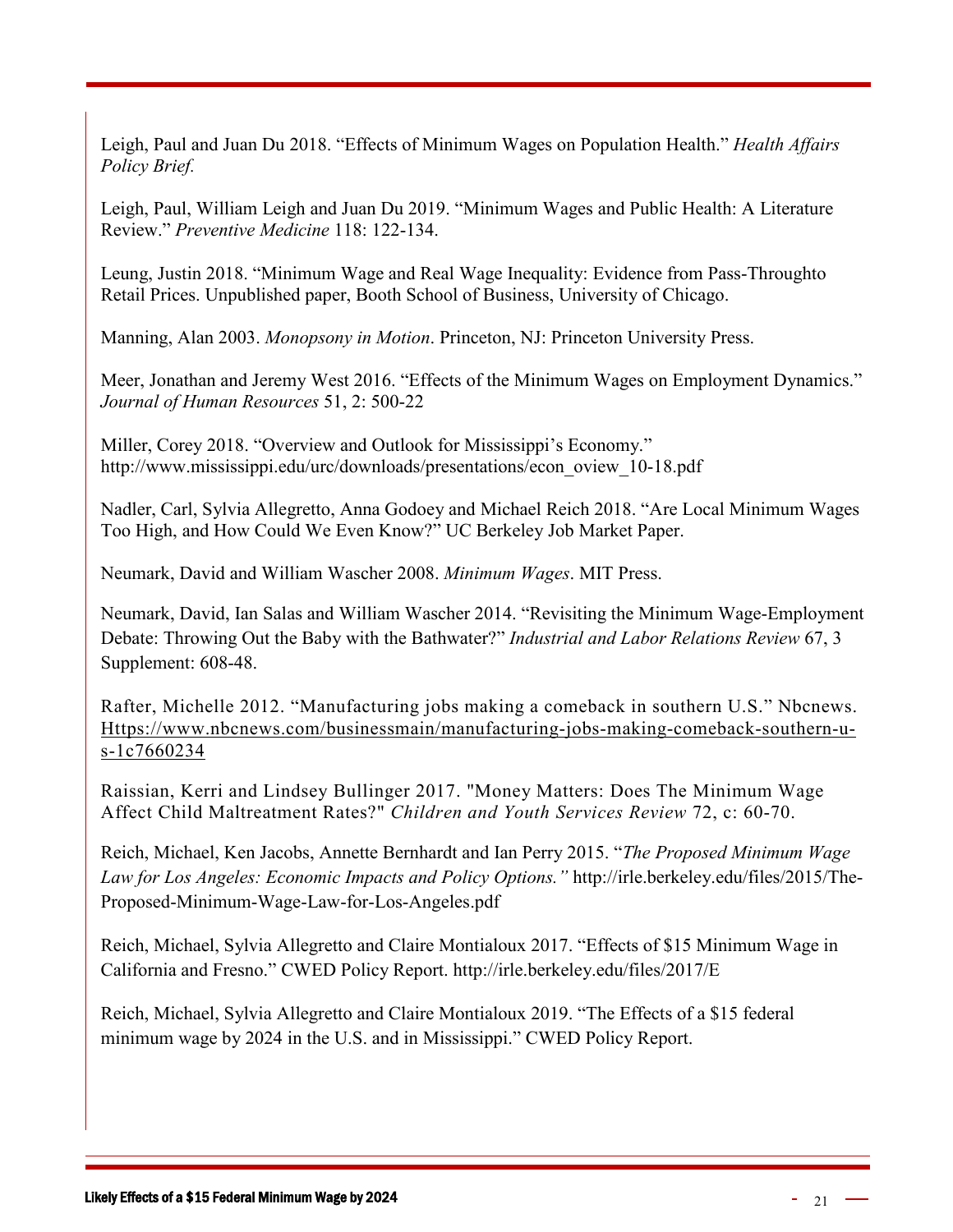Renkin, Tobias, Claire Montialoux and Michael Siegenthaler 2019. "The Pass-through of Minimum Wages into US Retail Prices: Evidence from Supermarket Scanner Data. http://clairemontialoux.com/files/RMS2019.pdf

Rinz, Kevin and John Voorheis 2018. "The Distributional Effects of Minimum Wages: Evidence from Linked Survey and Administrative Data." Bureau of the Census. WP 2018-02.

Wright, Gavin 1997. *Old South, New South*: *Revolutions in the Southern Economy since the Civil War.* Basic Books.

Wright Gavin 2005. *Sharing the Prize: The Economics of the Civil Rights Revolution in the American South.* Harvard University Press.

Wright, Gavin 2015. "The Regional Economic Impact of the Civil Rights Act of 1964." *Boston University Law Review* 95, 3: 759-79.

Zipperer, Ben 2016. "Employment Fell Because Of The Great Recession, Not The Minimum Wage." EPI Report. [www.epi.org/filespdf/118070.pdf](http://www.epi.org/filespdf/118070.pdf)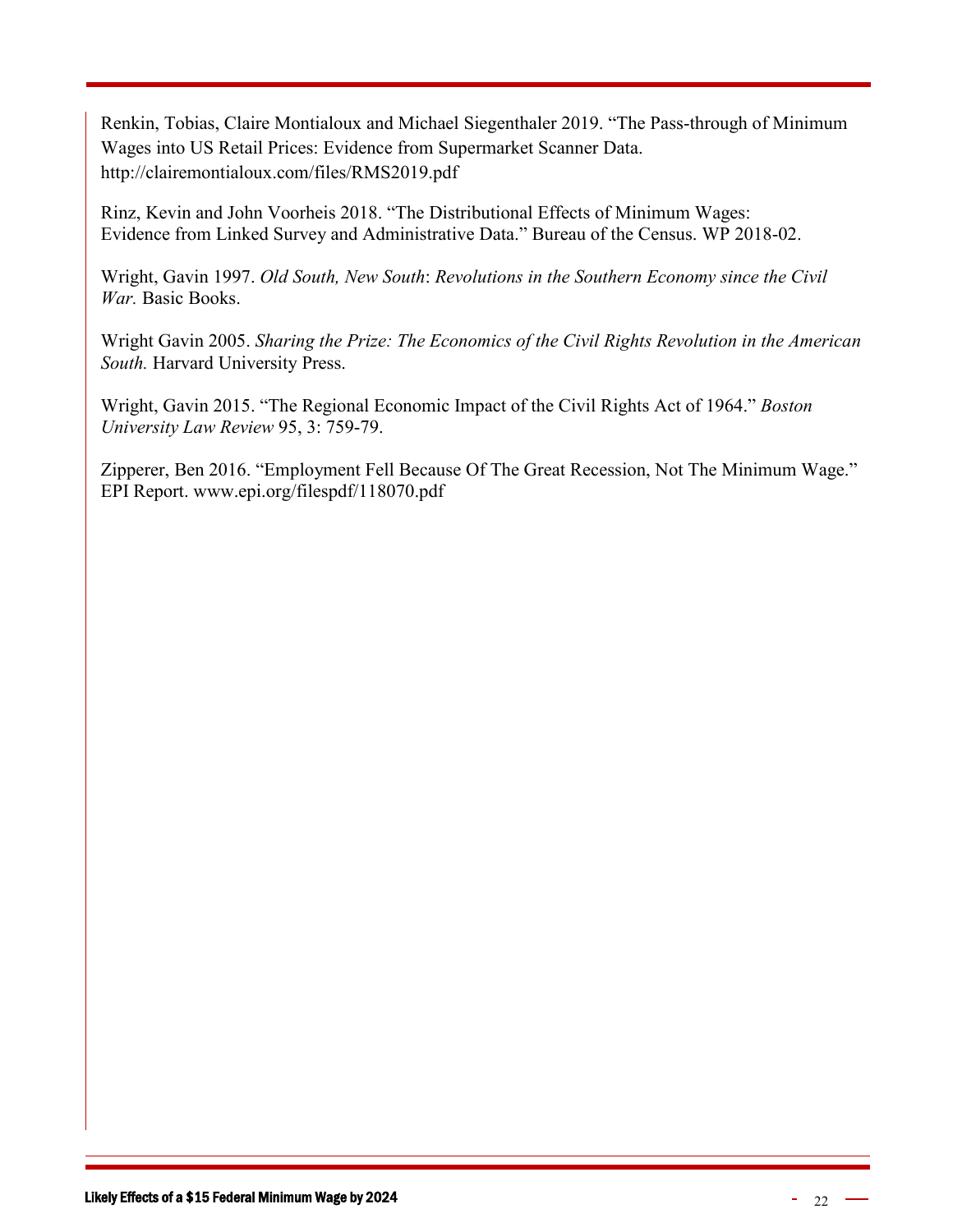# <span id="page-22-0"></span>FIGURES AND TABLES



Source: Figure created by CRS using data from the DOL Wage and Hour Division, https://www.dol.gov/whd/ minwage/chart.htm.

Notes: The inflation-adjusted minimum wage is expressed in 2018 dollars based on the Consumer Price Index for All Urban Consumers (CPI-U), U.S. City Average. The CPI-U value for 2018 is the semi-annual average for the first half of 2018.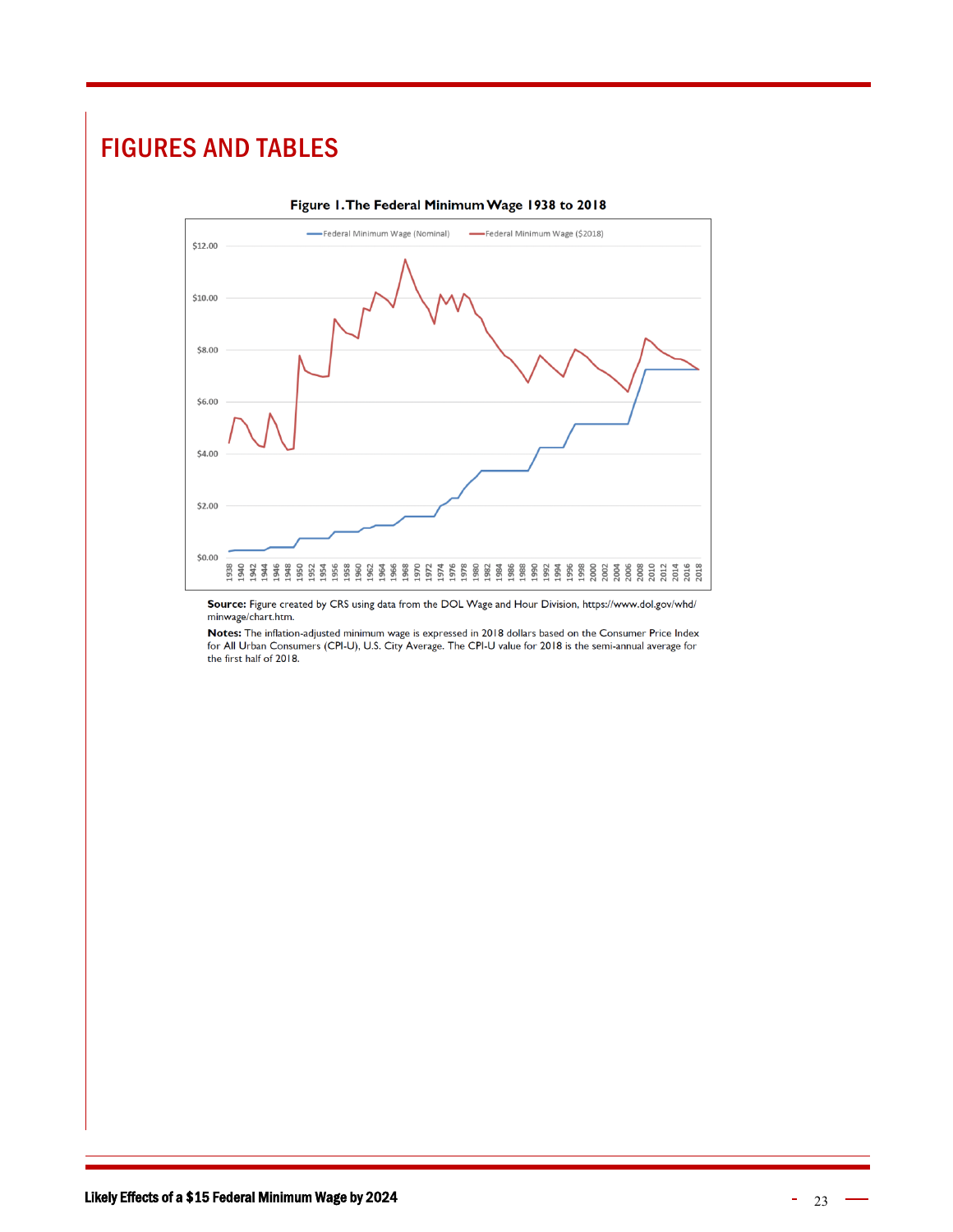

Source: CRS analysis of U.S. Department of Labor data. Notes: Rates in Figure 2 are either currently in effect or are scheduled to be in effect at some point in 2019.

#### **Figure 3**





Source: ALME 2018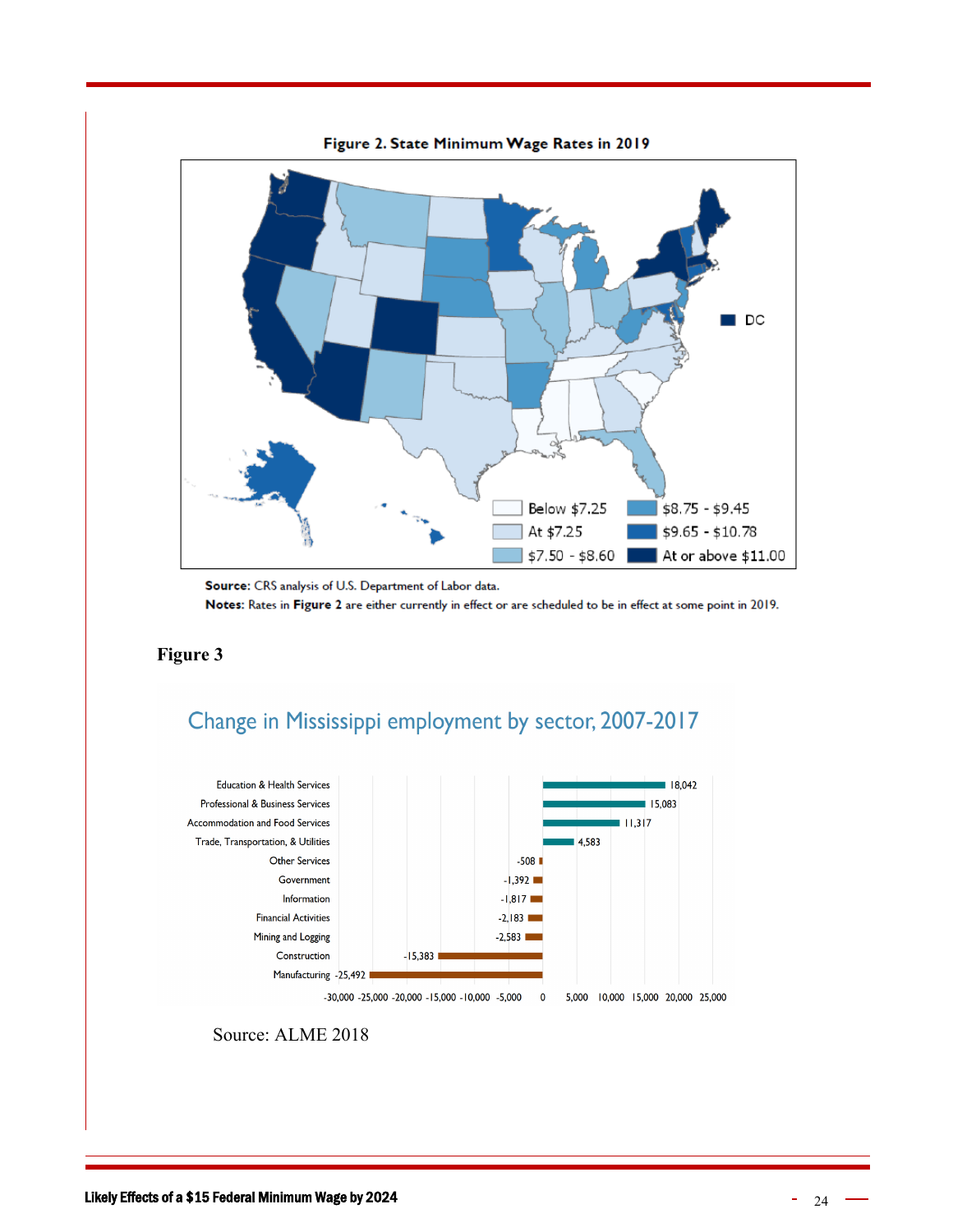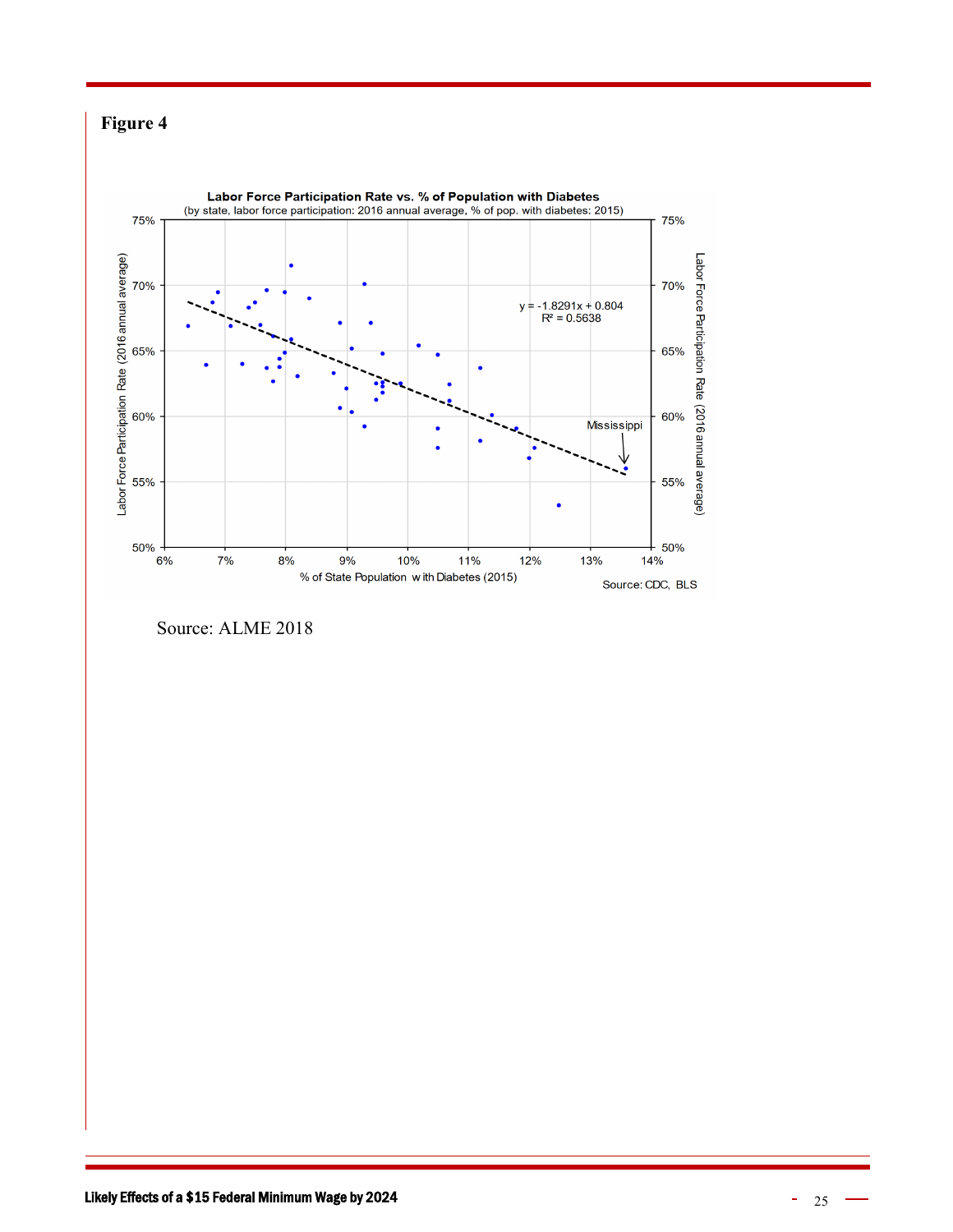| Table 1. Entry-level (25th percentile) and median hourly pay, nine largest<br>unskilled occupations, Mississippi 2016 |                    |               |  |  |  |  |  |
|-----------------------------------------------------------------------------------------------------------------------|--------------------|---------------|--|--|--|--|--|
| Occupation Title                                                                                                      | <b>Entry-level</b> | <b>Median</b> |  |  |  |  |  |
| Cooks, Fast Food                                                                                                      | \$8.1              | \$8.69        |  |  |  |  |  |
| Cooks, Restaurant                                                                                                     | 8.7                | 9.77          |  |  |  |  |  |
| Cooks, Short Order                                                                                                    | 8.41               | 9.25          |  |  |  |  |  |
| <b>Food Preparation Workers</b>                                                                                       | 8.22               | 8.92          |  |  |  |  |  |
| Janitors and Cleaners                                                                                                 | 8.53               | 9.56          |  |  |  |  |  |
| Maids and Housekeeping Cleaners                                                                                       | 8.29               | 9.01          |  |  |  |  |  |
| <b>Childcare Workers</b>                                                                                              | 8.18               | 8.84          |  |  |  |  |  |
| Personal Care Aides                                                                                                   | 8.53               | 9.63          |  |  |  |  |  |
| Cashiers                                                                                                              | 8.1                | 8.79          |  |  |  |  |  |
| Average(unweighted)                                                                                                   | 8.34               | 9.16          |  |  |  |  |  |

Source: U.S. Bureau of Labor Statistics, Occupational Employment Survey May 2017

Note: OES data are based on three-year rolling surveys of establishments. Pay rates above are therefore more representative of 2016 rates than 2017 rates.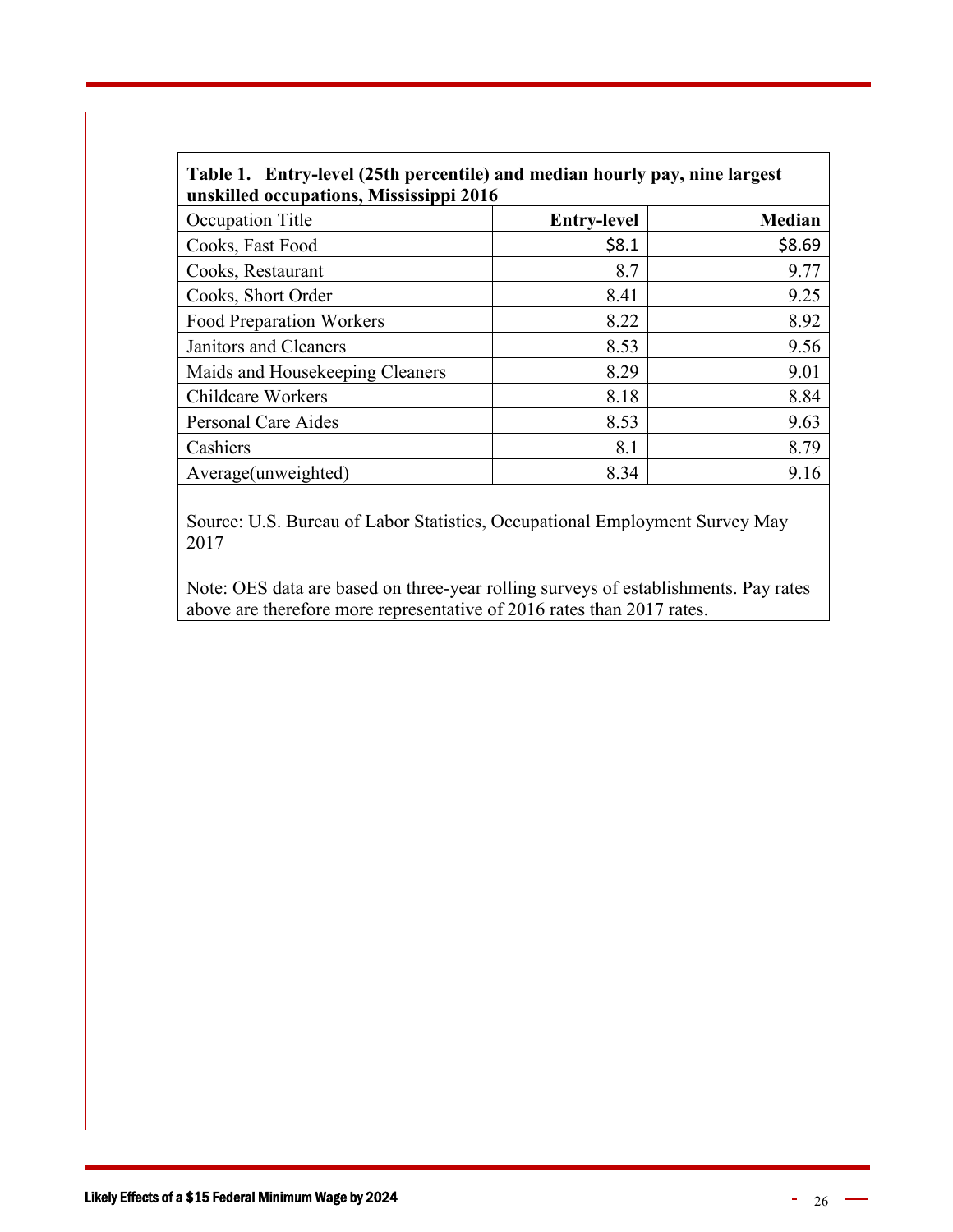| Industry                                      | <b>NAICS</b> | 2014<br>employment<br>(000s) | 2017<br>employment<br>(000s) | 2014<br>Average<br>weekly wage | 2017 Average<br>weekly wage |
|-----------------------------------------------|--------------|------------------------------|------------------------------|--------------------------------|-----------------------------|
| Manufacturing                                 | $31 - 33$    | 139.6                        | 144.11                       | 877                            | 927                         |
| Food manufacturing                            | 311          | 22.3                         | 23.7                         | 563                            | 610                         |
| Apparel                                       | 315          | 1.4                          | 1.6                          | 580                            | 601                         |
| Wood furniture                                | 337          | 18.4                         | 18.9                         | 596                            | 661                         |
| Transportation<br>equipment                   | 336          | 26.8                         | 27.6                         | 1152                           | 1,176                       |
| Food services                                 | 722          | 87.2                         | 95.4                         | 256                            | 273                         |
| Accommodations                                | 721          | 29.3                         | 31.5                         | 488                            | 493                         |
| Nursing and<br>residential care<br>facilities | 623          | 31                           | 31.6                         | 489                            | 513                         |
| Social assistance                             | 624          | 27.3                         | 30.8                         | 368                            | 386                         |
| All private<br>employment                     |              | 1,077.3                      | 1,103.2                      | 701                            | 733                         |

#### **Table 2. Employment and Pay, Selected industries, Mississippi, 2014 and 2017**

Source: Mississippi Department of Employment Security, *Covered Employment and Wages, Annual Reports*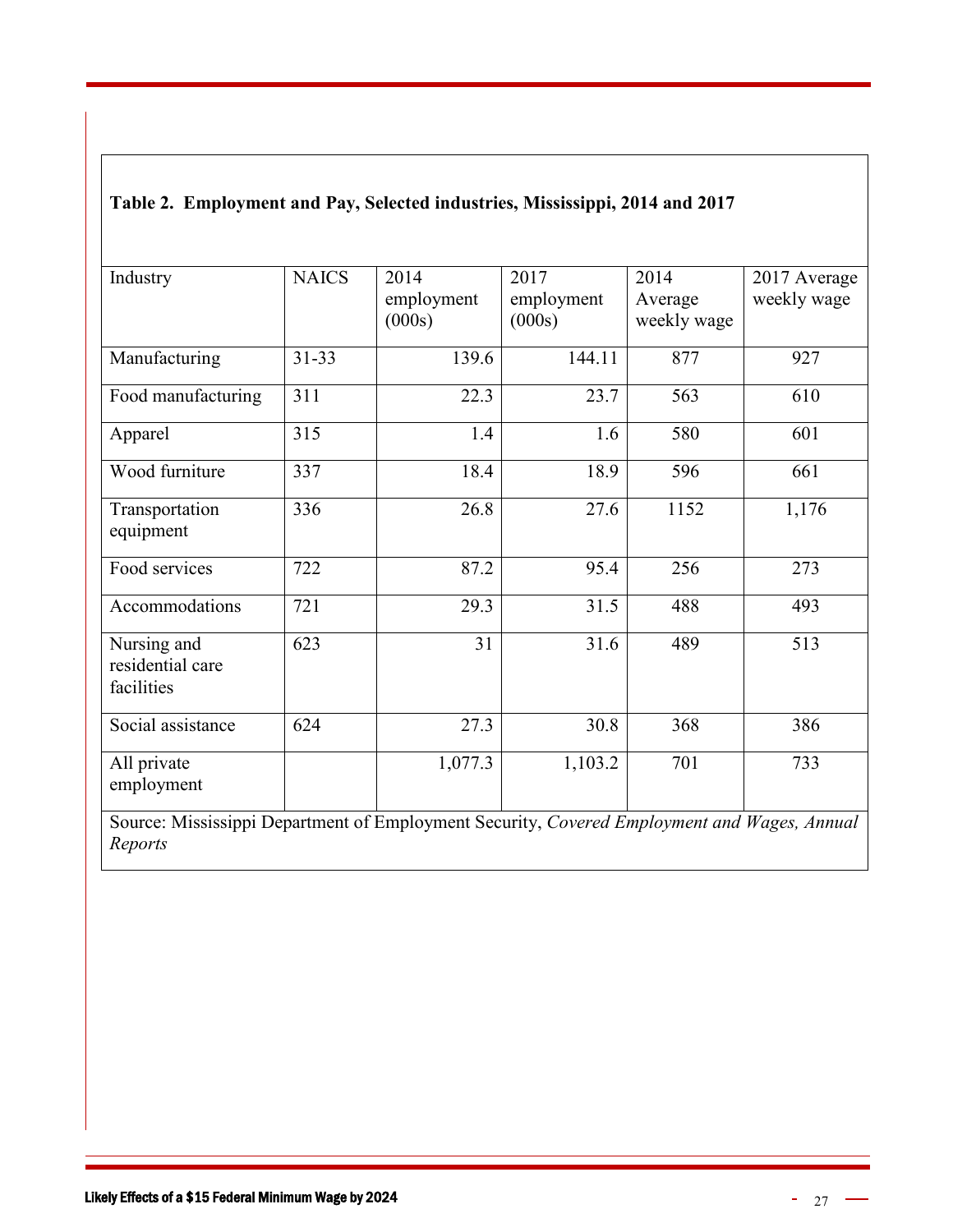# <span id="page-27-0"></span>APPENDIX: SCIENTIFIC CRITERIA FOR CREDIBLE MINIMUM WAGE-EMPLOYMENT STUDIES

A new generation of minimum wage studies has been much influenced by the "credibility revolution" that has swept all areas of empirical economics. This revolution uses quasi-experimental methods and careful research designs to identify causal relationships and rule out spurious correlations.

Much work in applied econometrics thus now routinely uses the language of treatment and control groups. Credible studies conduct tests to check that: the treatment and control groups are indeed similar before the treatment is administered, that we can observe a treatment effect in the treated group but not in the control group, that the effect of the treatment should be greater when the treatment is more intense, and that the treatment effect should be robust to small changes in specifications, such as in sample years or the presence of linear or nonlinear controls.

These basic scientific principles provide the basis for assessing the validity of conflicting minimum wage studies. It is no longer sufficient to report whether a minimum wage coefficient is statistically significant or insignificant.

The parallel pre-trends test, and the falsification and robustness tests comprise the core of the credibility revolution in econometric methods that has swept through all of empirical economics, not just the study of minimum wages. (For examples, see Angrist and Pischke 2010, 2014; Athey and Imbens 2017.) The leaders of this revolution span both conservative and liberal economists.

As it turns out, the minimum wage literature provides many examples of studies that either decline to conduct these tests or that do not pass them. We thus have new tools to assess conflicting results in the minimum wage literature. Here are some examples:

*Common pre-trends between the treatment and control groups* Much of the recent debate concerns whether minimum wage states are a random sample of all states, or whether they are clustered geographically or along other dimensions in a manner that is correlated with low-wage employment trends. Such correlation could involve confounding factors that are not caused by minimum wages themselves. These confounding factors could be detected by examining whether treatment and control states exhibited common (parallel) employment trends before the minimum wage policies were introduced.

Dube, Lester and Reich (2010) and Allegretto, Dube and Reich (2011) showed that previous work by Neumark and Wascher (2008) did not pass the parallel pre-trends test. Low-wage employment was trending downward in treatment states relative to control states well before minimum wages were introduced. Adding controls—such as examining contiguous border county pairs where minimum wages differed at the state border—eliminated the pre-trends, did not change the estimated effects on pay, and resulted in a small or zero estimated employment effect.

Neumark, Salas and Wascher (2014) contested these findings. Dube, Lester and Reich (2016) and Allegretto, Dube, Reich and Zipperer (2017) reported additional results confirming the pre-trends problem and showed the fragility of the Neumark, Salas and Wascher findings.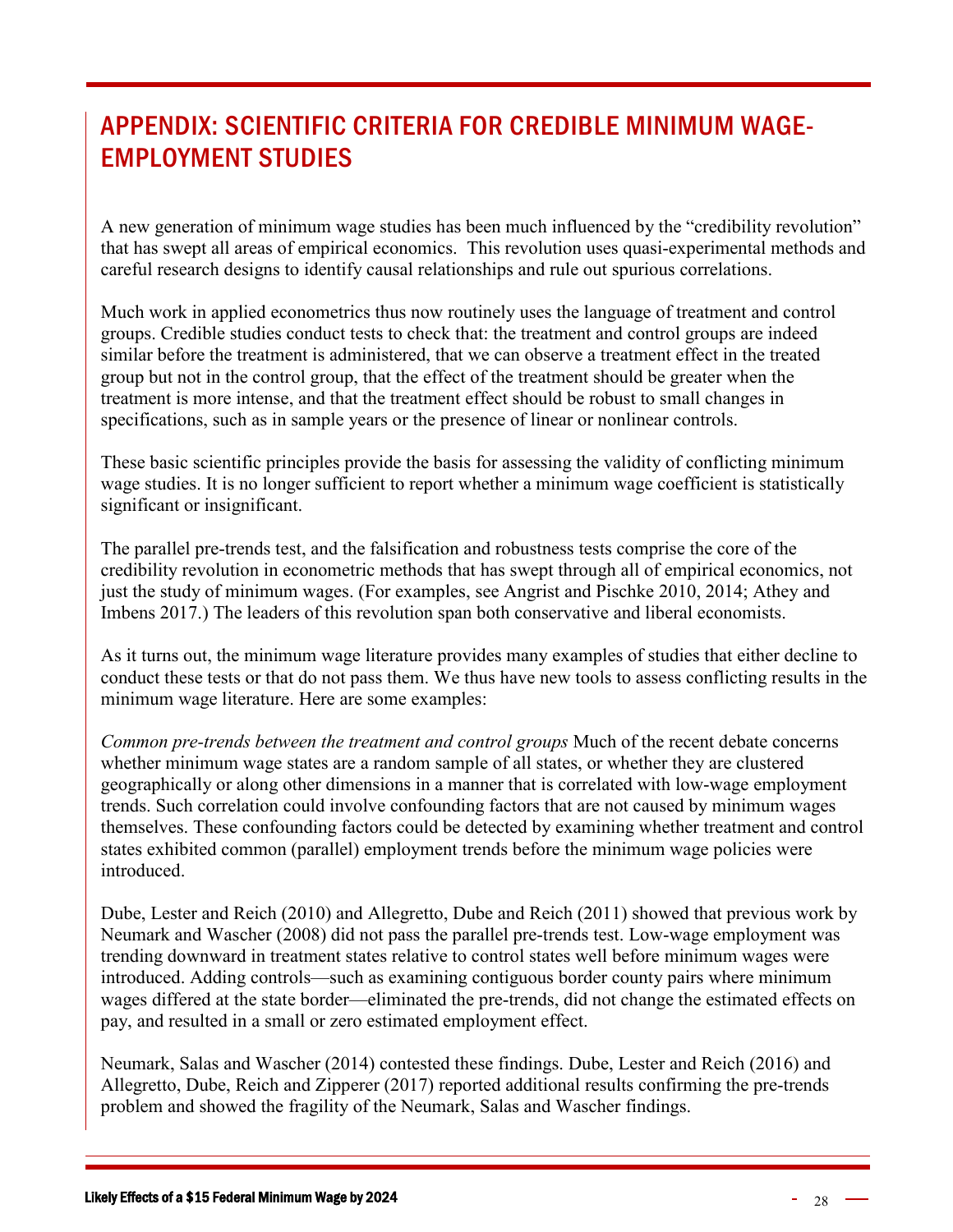Allegretto et al. (2017) also showed that studies without controls for spatial heterogeneity failed a placebo test—that is, they found effects of minimum wages on employment among high-wage groups, such as professionals with a BA degree, who would not be affected by a minimum wage increase. Studies with controls passed such tests. (Placebo tests are also referred to as falsification tests.)

Allegretto et al. 2017 further conducted robustness tests. These tests examined groups that were affected by minimum wages and asked whether employment effects were greater among groups that were more affected. Here again, studies without the controls failed such tests; studies with the controls passed them.

*Effects of economic expansions and recessions* Minimum wage enactment and implementation occur more frequently during economic expansions than during recessions. Since wages increase during expansions, the number of low-wage jobs may decrease just because of the expansion. A key issue therefore concerns distinguishing the effects of the minimum wages from the effects of economic expansions. A number of often-cited studies that find negative employment effects fail to account appropriately for these effects of the business cycle. These include Jardim et al. 2018a, 2018b, Meer and West (2016). For details, see Cengiz et al. 2018.

In a similar vein, as Zipperer (2016) has shown, Clemens and Wither (2015) fail to control adequately for the steep economic recession that began in 2007.